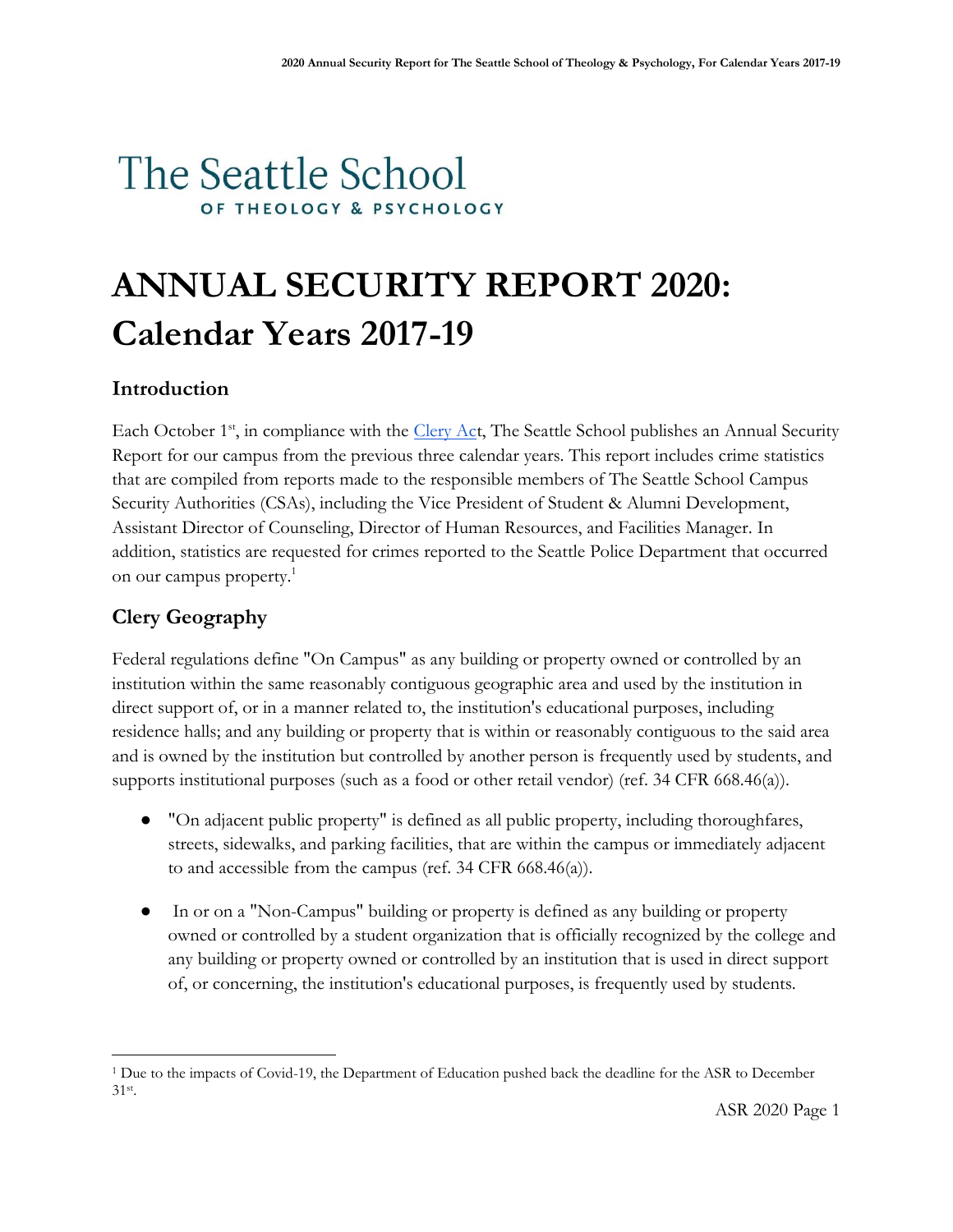This year the Seattle Police department has provided statistics for <u>our campus geography</u>. In years past, this level of detailed statistics specific to our campus geography was unavailable. For this reason, previous annual reports show a breakdown of crimes by category for our campus as well as crimes for the Belltown neighborhood, which is tracked as beat M1 of the Seattle Police Department's West Precinct. Current and historic detailed neighborhood crime statistics are available online at [https://www.seattle.gov/police/information-and-data/crime-dashboard.](https://www.seattle.gov/police/information-and-data/crime-dashboard)

These statistics are made available to all students, employees, and the board of directors through a direct link to the public location on our website. The link is [http://theseattleschool.edu/community/safety/.](http://theseattleschool.edu/community/safety/) Printed copies of these statistics are available upon request from the Facilities Department.

This report also contains detailed information about The Seattle School's policies and procedures for emergency management, emergency notifications, crime reporting and prevention, sexual harassment & sexual violence reporting and prevention, and substance abuse policies. It measures The Seattle School is taking to educate students about their rights and responsibilities for a safe learning environment.

These and additional safety resources are available in the Student Handbook, in the Comprehensive Emergency Management Plan, and on the Seattle School website's Safety section. This report is made available here and is available in print form by request from the Facilities Department.

Any questions or concerns regarding this report or related matters may be directed to facilities@theseattleschool.edu.

# **Campus Clery Crime Statistics 2019**

The following statistics represent data collected by The Seattle School of Theology & Psychology from reports made to The Seattle School and the Seattle Police Department concerning crimes occurring on our campus geography (defined as our building and immediately adjoining public property: sidewalks and streets) in the 2019 calendar year.

# **Reported Crimes in 2019 on The Seattle School Campus & Immediately Adjacent Public Property**

| 2019                                 | On-Campus | <b>Adjacent Public Property</b> |
|--------------------------------------|-----------|---------------------------------|
| Murder/Non-Negligent<br>Manslaughter |           |                                 |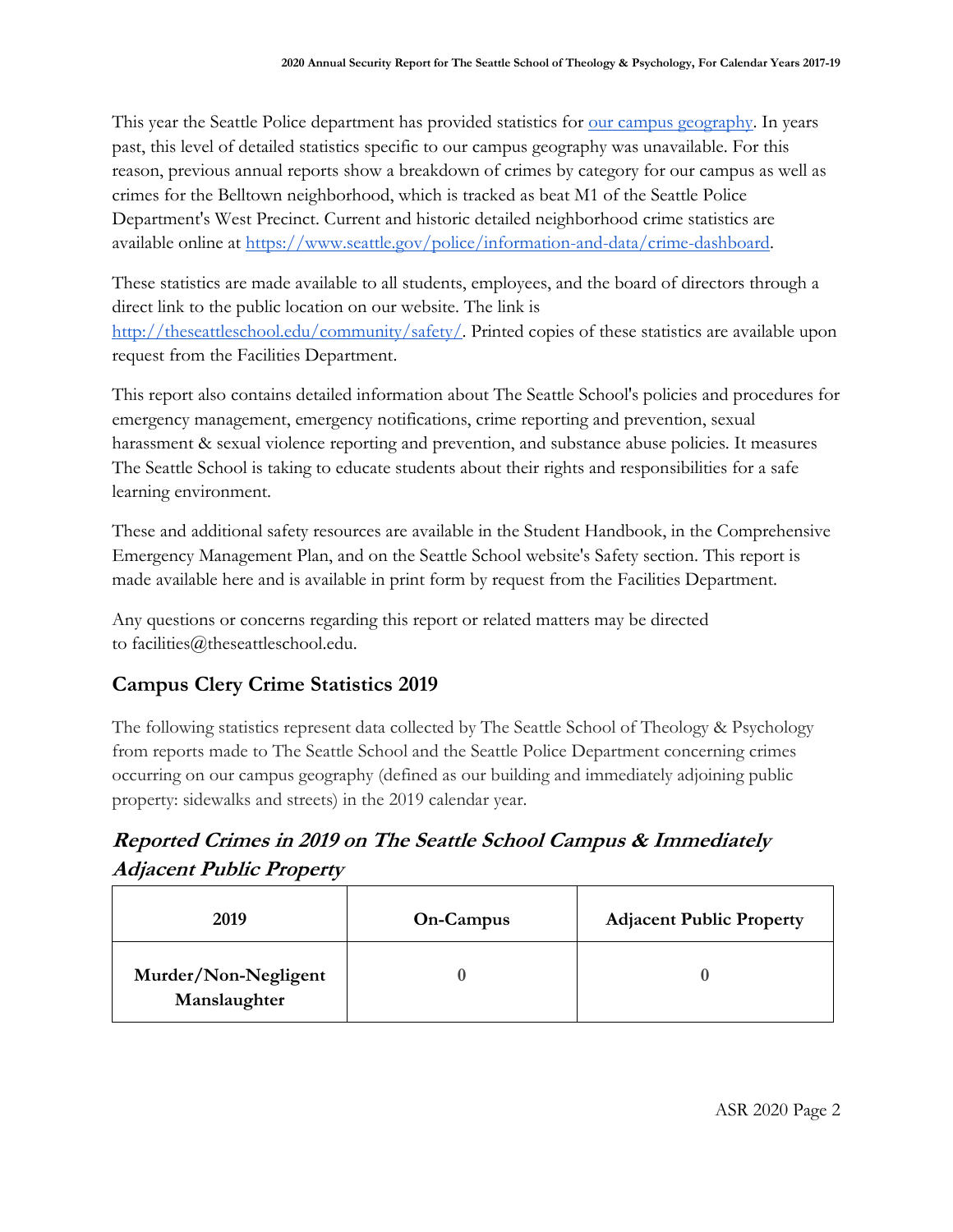| Manslaughter by<br>negligence | $\bf{0}$         | $\bf{0}$         |
|-------------------------------|------------------|------------------|
| Rape                          | $\boldsymbol{0}$ | $\bf{0}$         |
| Fondling                      | $\bf{0}$         | $\bf{0}$         |
| Incest                        | $\bf{0}$         | $\boldsymbol{0}$ |
| <b>Statutory Rape</b>         | $\bf{0}$         | $\bf{0}$         |
| Robbery                       | $\bf{0}$         | $\bf{0}$         |
| <b>Aggravated Assault</b>     | $\bf{0}$         | $\bf{0}$         |
| <b>Burglary</b>               | $\boldsymbol{0}$ | $\bf{0}$         |
| <b>Motor Vehicle Theft</b>    | $\bf{0}$         | $\pmb{0}$        |
| Arson                         | 0                | 0                |

(Figures are based on reports filed with The Seattle School CSAs or the Seattle Police Department)

# **VAWA Crimes Definitions**

VAWA Definitions Per Federal guidelines, the following definitions are used for crimes that fall under VAWA.

**Consent**: knowing, voluntary and explicit permission by word or action to engage in mutually agreed-upon sexual activity. Each party has the responsibility to make sure that the other has consented before engaging in the activity. For consent to be valid, there must be at the time of the act of sexual intercourse or sexual contact actual words or conduct indicating a freely given agreement to have sexual intercourse or sexual contact. A person cannot consent if he or she is unable to understand what is happening or is disoriented, helpless, asleep, or unconscious for any reason, including due to alcohol or other drugs. An individual who engages in sexual activity when the individual knows or should know that the other person is physically or mentally incapacitated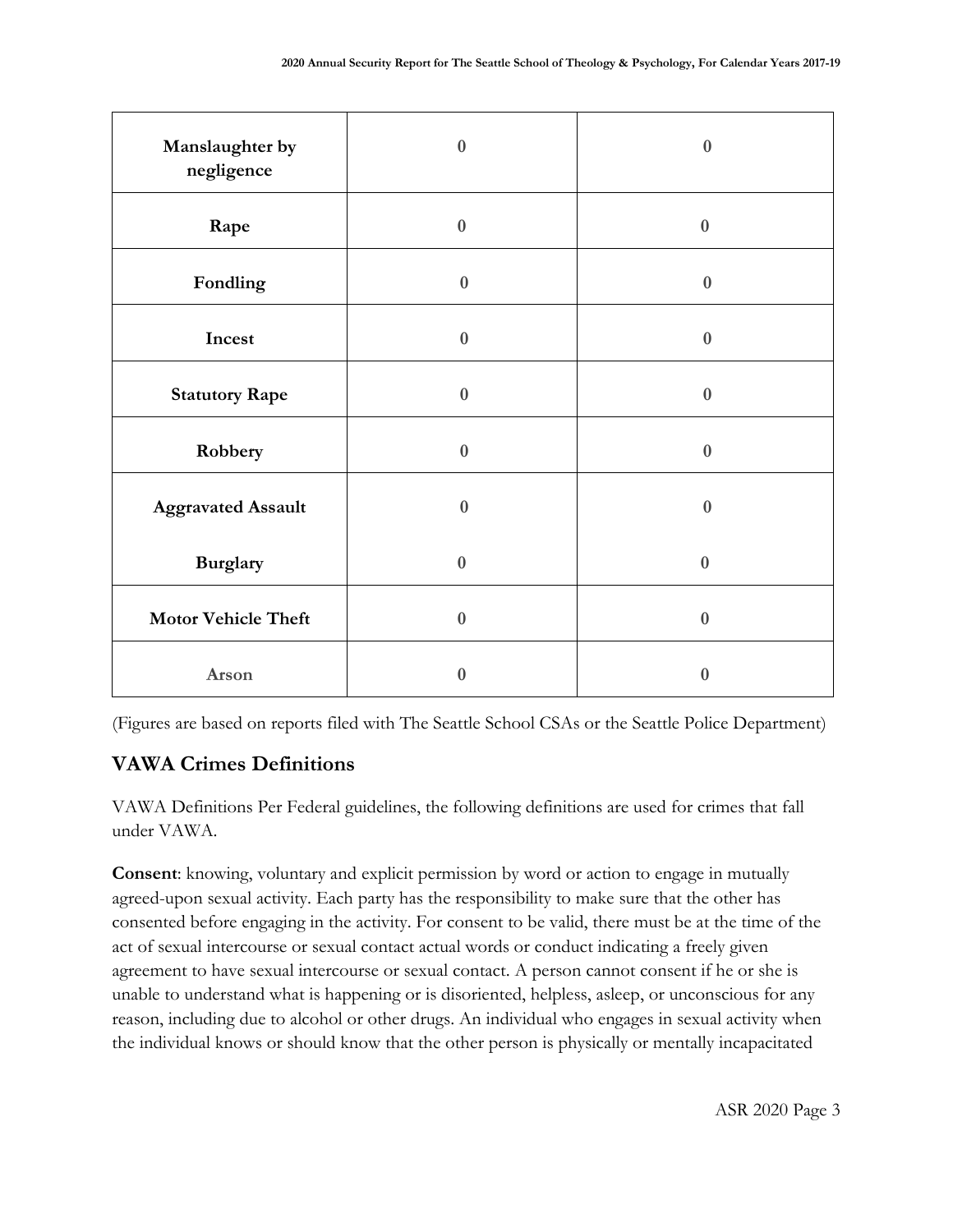has engaged in non-consensual conduct. Intoxication is not a defense against allegations that an individual has engaged in non-consensual sexual conduct.

S**exual violence** a type of sexual discrimination and harassment. Non-consensual sexual intercourse, non-consensual sexual contact, domestic violence, dating violence, and stalking are all types of sexual violence.

- Non-consensual sexual intercourse is any sexual intercourse (anal, oral, or vaginal), however slight, with any object, by a person upon another person, that is without consent and/or by force. Sexual intercourse includes anal or vaginal penetration by a penis, tongue, finger, or object, or oral copulation by mouth to genital contact or genital to mouth contact.
- Non-consensual sexual contact is any intentional sexual touching, however slight, with any object, by a person upon another person that is without consent and/or by force. Sexual touching includes any bodily contact with the breasts, groin, mouth, or other bodily orifices of another individual, or any other bodily contact in a sexual manner.

**Domestic violence** includes asserted violent misdemeanor and felony offenses committed by the victim's current or former spouse, current or former cohabitant, person similarly situated under domestic or family violence law, or anyone else protected under domestic or family violence law.

**Dating violence** means violence by a person who has been in a romantic or intimate relationship with the victim. Whether there was such a relationship will be gauged by its length, type, and frequency of interaction.

**Stalking** means intentional and repeated harassment or following another person, which places that person in reasonable fear that the perpetrator intends to injure, intimidate, or harass that person. Stalking also includes instances 14 where the perpetrator knows or reasonably should know that the person is frightened, intimidated, or harassed, even if the perpetrator lacks such intent.

| 2019                     | On-Campus | <b>Adjacent Public</b><br>Property |
|--------------------------|-----------|------------------------------------|
| <b>Domestic Violence</b> | O         |                                    |
| <b>Dating Violence</b>   | 0         | O                                  |
| <b>Stalking</b>          |           |                                    |

#### **VAWA Crimes**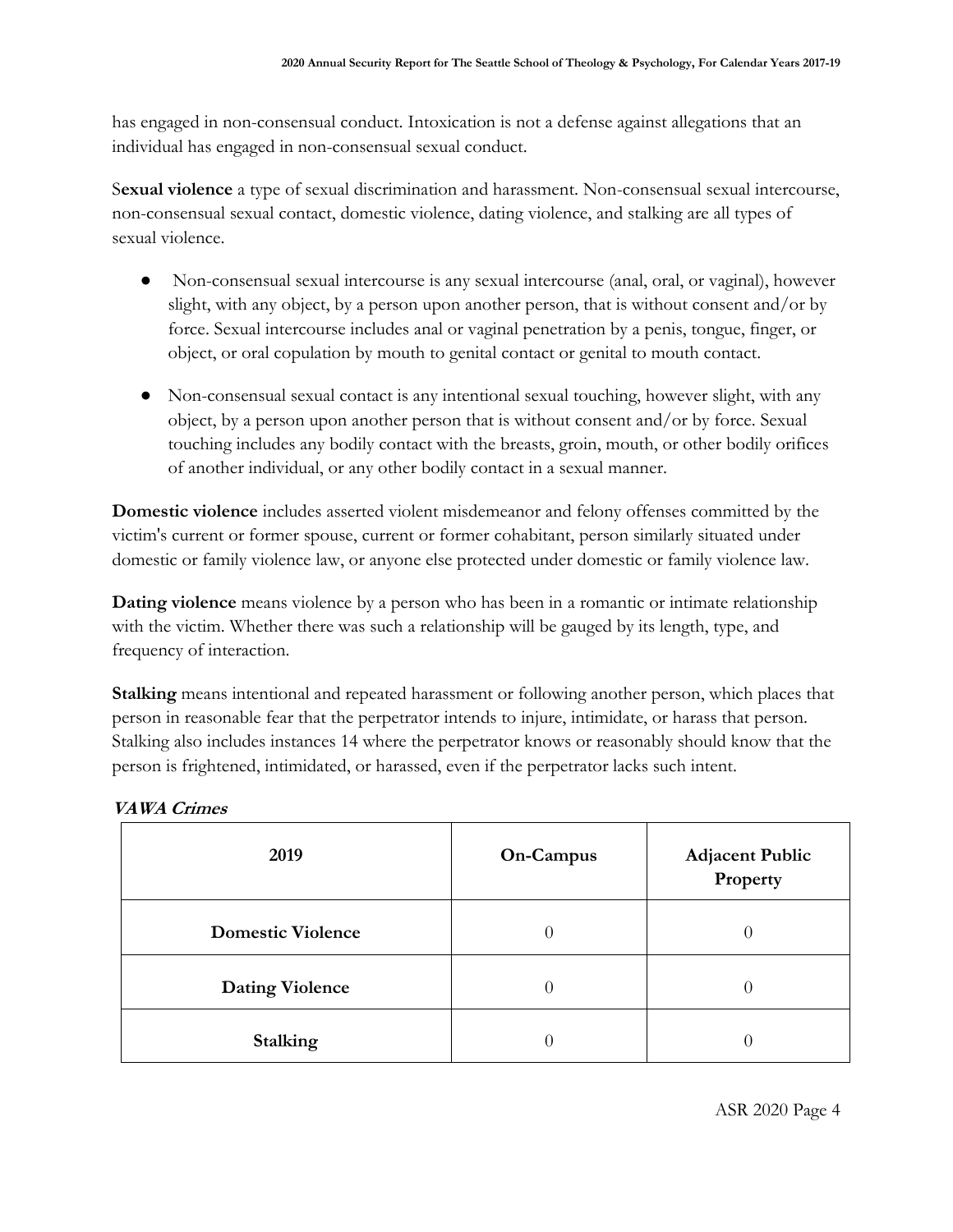#### **Hate Crimes**

Crimes are classified as a hate crime when there is evidence that the victim was intentionally selected on the basis of gender, sexual orientation, race, religion, ethnicity, or disability. If a hate crime occurs, it will be identified by the nature of the discrimination (i.e., gender, religion, etc.).

| 2019                                                                           | On-Campus        | <b>Adjacent Public Property</b> |
|--------------------------------------------------------------------------------|------------------|---------------------------------|
| Murder & Non-Negligent<br>Manslaughter                                         | $\theta$         | $\theta$                        |
| Negligent Manslaughter                                                         | $\theta$         | $\theta$                        |
| <b>Forcible Sex Offenses</b><br>(e.g. rape, fondling)                          | $\theta$         | $\theta$                        |
| <b>Non-Forcible Sex Offenses</b>                                               | $\overline{0}$   | $\theta$                        |
| (e.g. statutory rape, incest)                                                  |                  |                                 |
| Robbery                                                                        | $\theta$         | $\theta$                        |
| <b>Aggravated Assault</b>                                                      | $\theta$         | $\theta$                        |
| <b>Burglary</b>                                                                | $\theta$         | $\theta$                        |
| <b>Motor Vehicle Theft</b><br>(Does not include theft from<br>a Motor Vehicle) | $\overline{0}$   | $\theta$                        |
| Arson                                                                          | $\theta$         | $\boldsymbol{0}$                |
| Simple Assault                                                                 | $\theta$         | $\theta$                        |
| Larceny                                                                        | $\boldsymbol{0}$ | $\boldsymbol{0}$                |
| Intimidation                                                                   | $\overline{0}$   | $\boldsymbol{0}$                |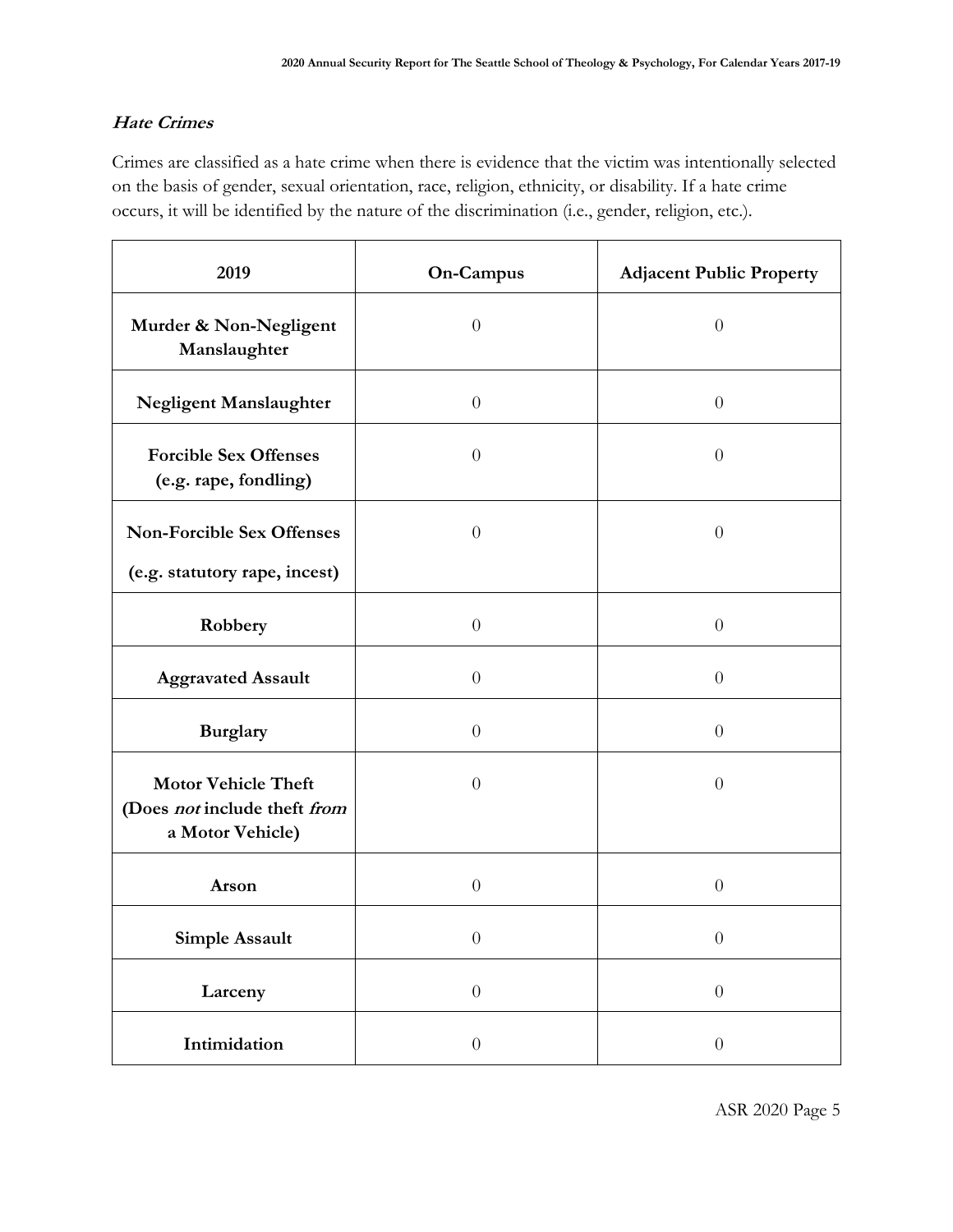| Destruction/damage/vanda |  |
|--------------------------|--|
| lism of property         |  |

The City of Seattle does not currently distinguish hate crimes in its available crime statistics sorted by neighborhood.

#### **Additional statistics for the 2017 and 2018 calendar years are included as an appendix at the end of this document.**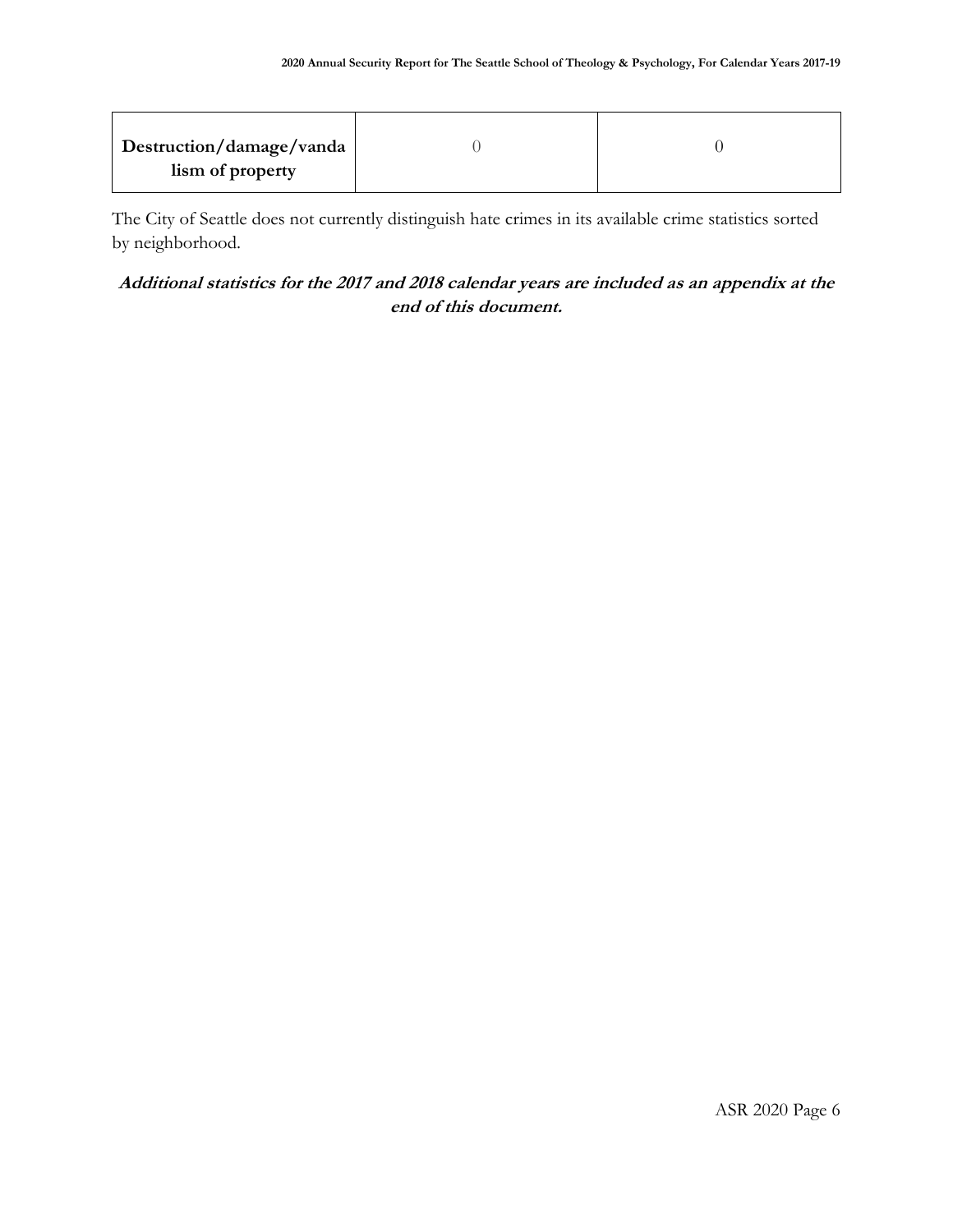# **The Seattle School Safety Policies and Procedures**

#### **Notifications and Evacuation**

The Seattle School's emergency response and evacuation information are available in full, online in our Comprehensive Emergency Management Plan (CEMP), located at [http://theseattleschool.edu/docs/Comprehensive+Emergency+Management+Plan.pdf.](http://theseattleschool.edu/docs/Comprehensive+Emergency+Management+Plan.pdf) This document is also available in print by request from the Facilities Manager. The following policies can be found in the CEMP.

#### **Timely Warnings and Emergency Notifications**

Whenever there is an active, ongoing threat to the safety of individuals on or in the vicinity of The Seattle School campus, members of the Emergency Response Team are responsible for distributing clear information to all students, faculty, and staff in a timely manner so that each person can make adequately informed decisions about their personal safety. These are known as Timely Warnings and are issued to all constituents of The Seattle School campus (all students, faculty, staff, and board members).

- Depending on the nature of the emergency, timely warnings will include the use of email notifications via campus email addresses, building intercom systems, fire evacuation alarms, and newsletter announcements. In certain circumstances, text may be used instead of or in addition to email, but only with permission.
- Non-emergency but ongoing safety concerns will be communicated to all constituents through safety updates in weekly newsletters and/or special all-campus emails as necessary.

#### **Evacuation Plan**

In the event of an emergency requiring evacuation, The Seattle School staff will announce an evacuation using the building's P.A. (public address) system or the automated fire alarm system. If these systems are not working, staff members who are able to do so safely will perform a walkthrough of the building and provide verbal notification of evacuation.

When an evacuation is announced, everyone inside the building is required to leave immediately and proceed to one of the following two areas:

- Assembly Area #1: The sidewalk across Wall Street and along Elliott Ave Elliott & Wall. The first priority is to gather in this area and await further instructions quietly. In the unlikely event that Assembly Area #1 is compromised, proceed directly to
- Assembly Area  $\#2$ : On Alaskan Way across the railroad tracks on the sidewalk and near the bus stop. As above, wait for further instructions. If neither Assembly Area is available, faculty and staff use their discretion in directing people at least 50 feet away from the building.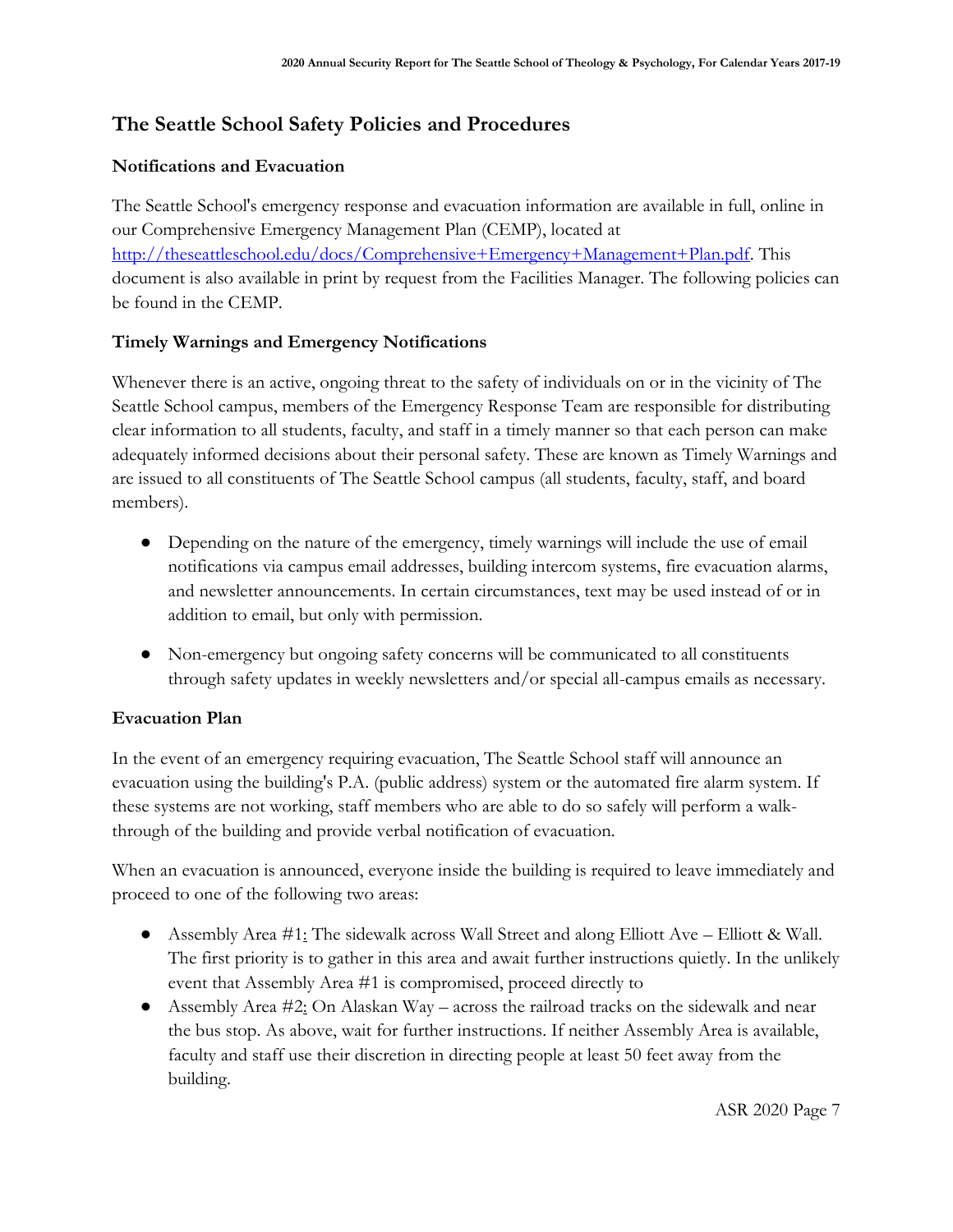Once at the Assembly Area, an "Area Captain" will be selected. The Area Captain will then begin taking a written roll-call of all present and meeting emergency medical needs. This list will be delivered to the Emergency Response Team as soon as possible. All students and staff must remain in the Assembly Area until the roll call is completed. This is vital information, as it will be used to determine those in need, as well as to reassure families of the safety of their loved ones.

# **Building and Safety Policies**

These policies may be found in the Student Handbook, available online at [http://theseattleschool.edu/wp-content/uploads/2019/08/2019-2020-Student-Handbook.pdf,](http://theseattleschool.edu/wp-content/uploads/2019/08/2019-2020-Student-Handbook.pdf) or in print, by request from the office of the Registrar.

# **Building Hours (pre-Covid-19)**

Weekday: During the week, the building will open at 7:30a and closes at 9:00p (8:00a - 5:00p on Fridays). Beginning in Fall 2019, the front door remains locked during business hours – a student must present his/her Seattle School Identification card at the front desk to be allowed entrance if the front desk staff does not know them.

Weekend: When classes are meeting, the building is open on Saturdays from  $11:00a - 3:30p$  and closed on Sunday unless there are intensive courses or conferences scheduled.

Building hours are shortened (generally 8:00a – 4:30p, Monday-Friday) when classes are not in session. A reminder of these shortened hours is on the website and in the newsletter.

#### **Building Hours (during-Covid-19)**

The building is open from 10a to 5p on Monday, Wednesday, and Thursday. The Covid-19 Planning Team meets regularly to adjust building hours to properly reflect and balance the need of the community with where we are in the pandemic.

#### **Campus Security/Crime Awareness**

Students, staff, and faculty are encouraged to report any criminal or suspicious activity and are made aware of the need for everyone to be responsible for their own security and the security of others. To file a report, contact the Facilities Manager (206-876-6152). When a person files a complaint or applies for assistance, all pertinent information is obtained and officially documented by completing an Accident/Injury/Crime Incident Report.

# **The Clery Act – Campus Security and Crime Statistics**

ASR 2020 Page 8 The federal government mandates that every college or institution that provides Title IV Financial Aid to its students must comply with the Clery Act, the new name for the Student Right-to-Know and Campus Security Act. The Seattle School crime statistics are compiled on a yearly basis from daily records maintained by the Facilities Manager. Data from local law enforcement is also included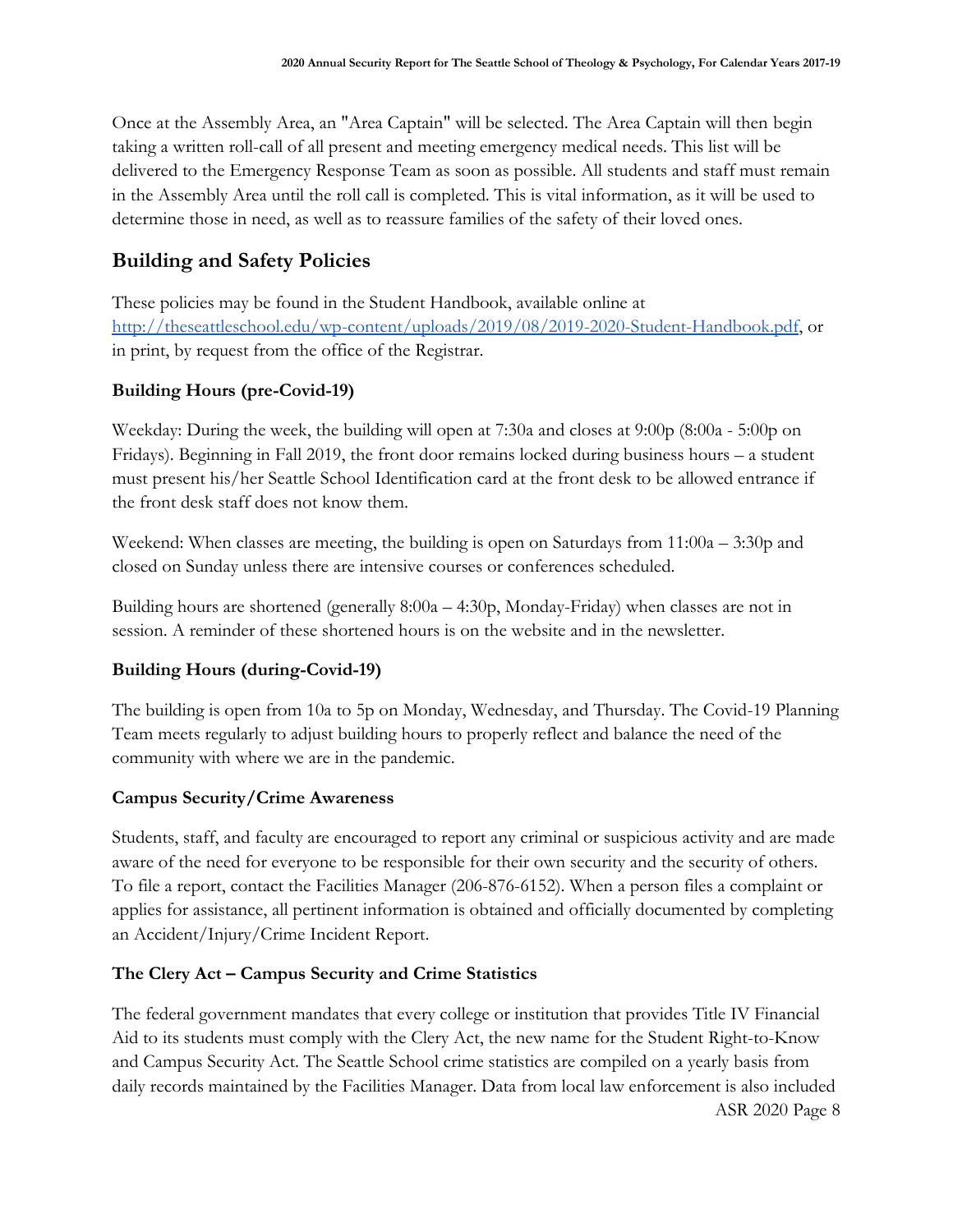when applicable to ensure that all crimes are reported. The Seattle School Security Report is posted on the website. Printed versions of this report are readily available from the Facilities Department at the front desk.

#### **Fire**

In the case of a fire:

- Pull the nearest fire alarm to alert other persons to exit the building.
- At any campus phone, dial 9-911.
- Give specific information as to the nature of the fire and its specific location.
- The campus address is 2501 Elliott Avenue, Seattle, WA 98121, and the phone number is (206) 876-6100.

Contact front desk staff to locate the nearest fire extinguisher and follow the directions on the extinguisher. The three basic ways to put out a fire are (1) take away its fuel, (2) take away its air (smother it), and (3) cool it with water or fire extinguishing chemicals. Never use water on an electrical fire; instead, use only fire extinguishing chemicals.

#### **Health**

If a situation is obviously life-threatening, such as heart attack, choking, or severe injury: at any campus phone dial 9-911. Give specific information as to the nature of the problem and the specific location of the injured person. The campus address is 2501 Elliott Avenue, Seattle, WA 98121, and the phone number is (206) 876-6100.

First-Aid kits are located on all floors: 2nd/Ground floor kit is at the front desk, the 3rd-floor kit is located just outside the Large Classroom, and the 4th-floor kit is located in the Northwest corner in the kitchen area. A list of First-Aid Certified employees is posted on each First Aid station. If a situation is not life-threatening: contact the Front Desk.

AED units - Automated External Defibrillators - The Seattle School building has two (2) registered AED units; one is mounted on the post by the front desk, just inside the main entrance, and the second is mounted on the 4th floor in the Northwest corner, near the kitchen. Contact the front desk immediately (ext. 100) if an AED is required or requested.

#### **Persons Exhibiting Threatening Behavior**

The Seattle School strives to have an environment free from intimidation, threats, or violent acts. Such conduct includes any form of intimidating, threatening, or hostile behavior, physical altercations, vandalism, arson, sabotage, use or display of weapons, carrying weapons onto school property, or any other activities which The Seattle School deems inappropriate under this policy.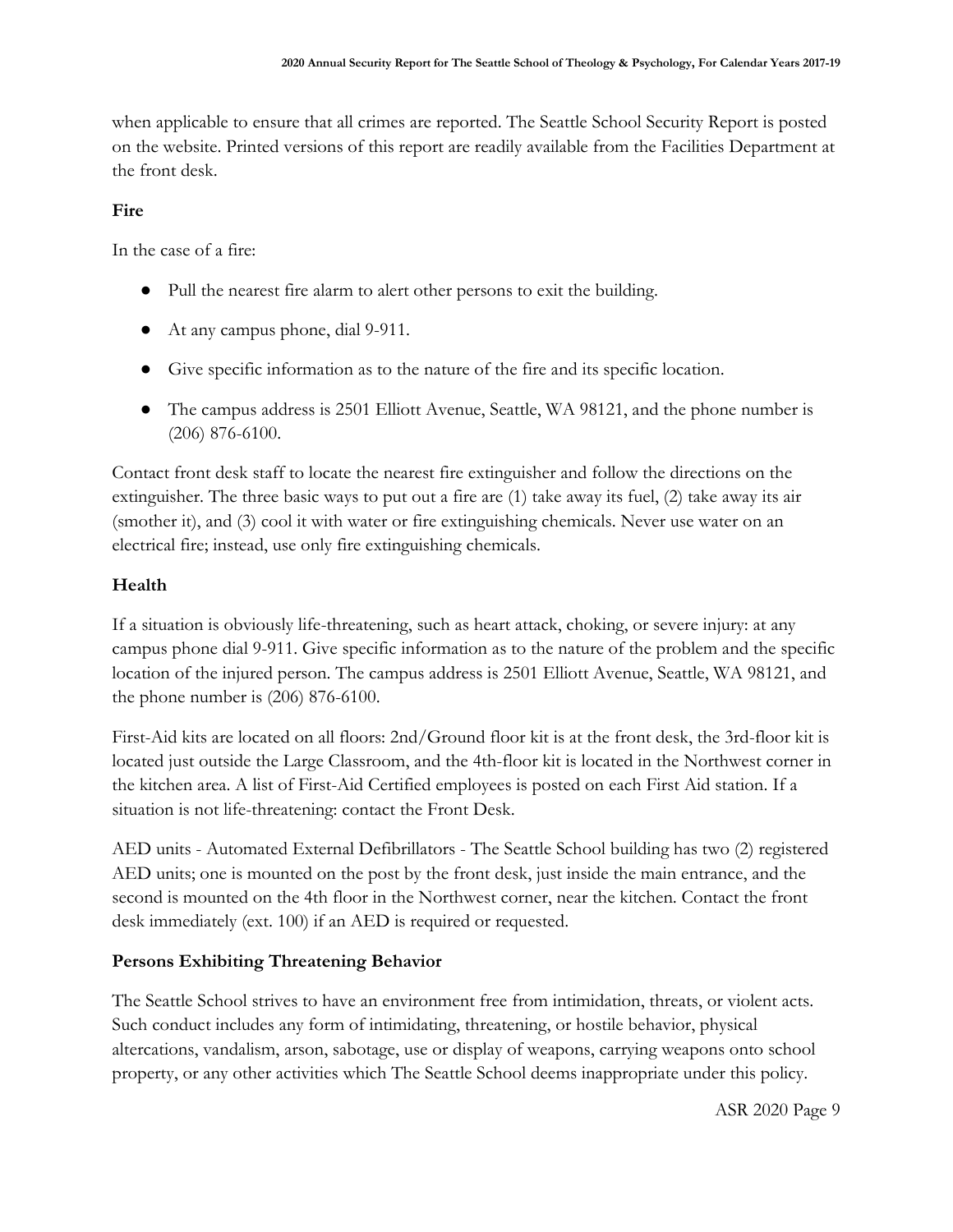Likewise, jokes or offensive comments about violence or weapons are not tolerated. Such conduct may result in discipline, including suspension, termination, or expulsion.

If a stranger is menacing, threatening, out of control, displaying a weapon, etc.: from any campus phone, dial 9-911. Give specific information to the police as to the nature of the situation and its specific location. The campus address is 2501 Elliott Avenue, Seattle, WA 98121, and the phone number is (206) 876-6100.

Contact administrative staff immediately  $Q$  ext. 100. Do not attempt to resolve the situation alone.

#### **Student Entrances and Exits**

Students may enter/exit the building by using the main Seattle School entrance. During the school week, the main entrance is open from 8 a.m. until 6 p.m. To access the building before or after hours, you must contact the Facilities Manager, Daniel Walkup (dwalkup@theseattleschool.edu) and **only** in case of emergency. To access stairwells and elevators during business hours, the student must use his/her Seattle School identification card. Should a student need to see an administrator or faculty member, he/she should check-in at the front desk, located in the lobby at the main Seattle School entrance.

#### **Weapons & Violence Policy**

The Seattle School has a zero-tolerance policy regarding firearms or weapons on campus. Expressly, students, employees, faculty, and others performing services for the school (including, but not limited to, temporary employees, consultants, contractors, and vendors) are prohibited from carrying, possessing, or using guns or other dangerous weapons or devices for any purpose at any time on school premises.

Weapons and other dangerous devices are also prohibited off school premises while on Seattle School-related business or at The Seattle School-sponsored events. People who carry a concealedweapon permit are not allowed to carry a weapon while on school premises or while representing The Seattle School.

Anyone who knows someone violating this policy should immediately report the incident to the Facilities Manager. The complainant should be prepared to provide any relevant information that prompted him/her to observe or suspect a violation. The front desk staff or any school administrator has the right to confiscate weapons from people in violation of this policy. Failure to adhere to the weapons policy or failure to cooperate in an investigation is grounds for disciplinary action, up to and including suspension, termination, or expulsion.

#### **Weather Closures**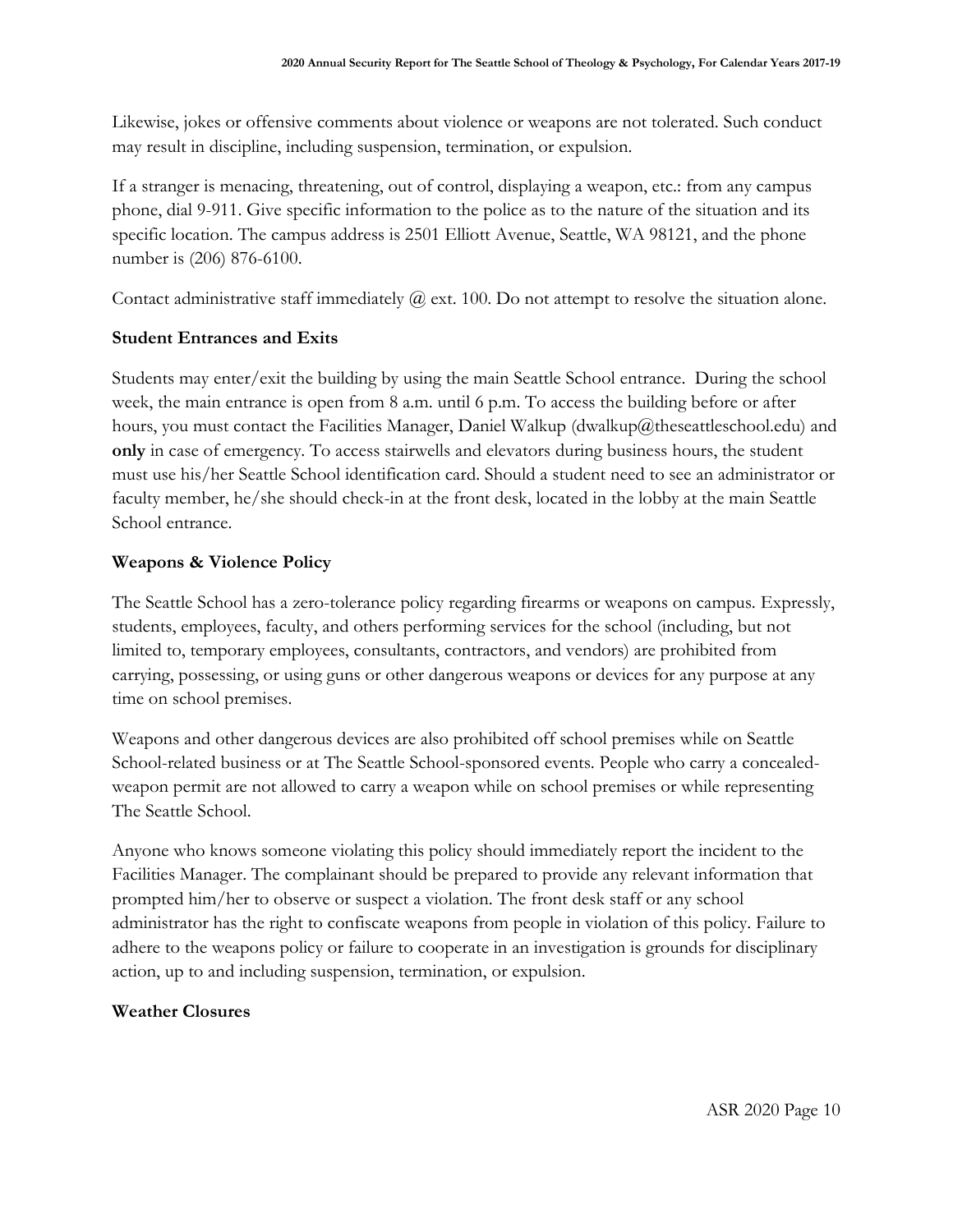For closures because of weather or natural disaster, The Seattle School voicemail greeting will convey the message if the business office is closed and if classes are canceled for the day. The website will also list closures. These messages will be posted by 6:00 a.m.

#### **Search Policy**

The Seattle School wishes to discourage theft or unauthorized possession of school property and/or property of staff, faculty, students, and visitors. To facilitate enforcement of this policy, a school representative may inspect desks and offices and persons entering and/or leaving the premises and any packages or other belongings. Any student who wishes to avoid inspection of any articles or materials should not bring such items onto school premises.

#### **Smoking**

Washington State law prohibits smoking in all places of employment. You may smoke outside provided you are not standing within 25 feet of a building entrance or exit, windows that open, or air intake equipment. Employees who observe a guest or visitor who is in violation of this policy should promptly and politely advise the individual of the policy. Any employee who violates this policy shall be subject to disciplinary action.

#### **Solicitation and Sales**

The Seattle School policy prohibits distributing material or soliciting students, faculty, or staff on company premises at any time unless approved by the Chief Financial Officer. Solicitation for any purpose or cause may include requests for subscriptions, donations, pools, gifts, charities, memberships, or other forms of requests.

The Student Directory, staff and/or faculty rosters, and classroom time may not be used for solicitation purposes; such use is expressly forbidden.

#### **Statement of Student Rights & Responsibilities**

All students enrolled at The Seattle School assume an obligation to conduct themselves at all times as responsible members of the campus community, to respect the personal and property rights of others, and to support the educational mission of The Seattle School. The Seattle School insists that its students demonstrate personal and professional integrity in addition to academic excellence.

The Seattle School's administrators, faculty, and staff encourage student involvement in decision making. Student participation and input on institutional committees and teams are not only valued and encouraged at The Seattle School but considered to be missionally imperative.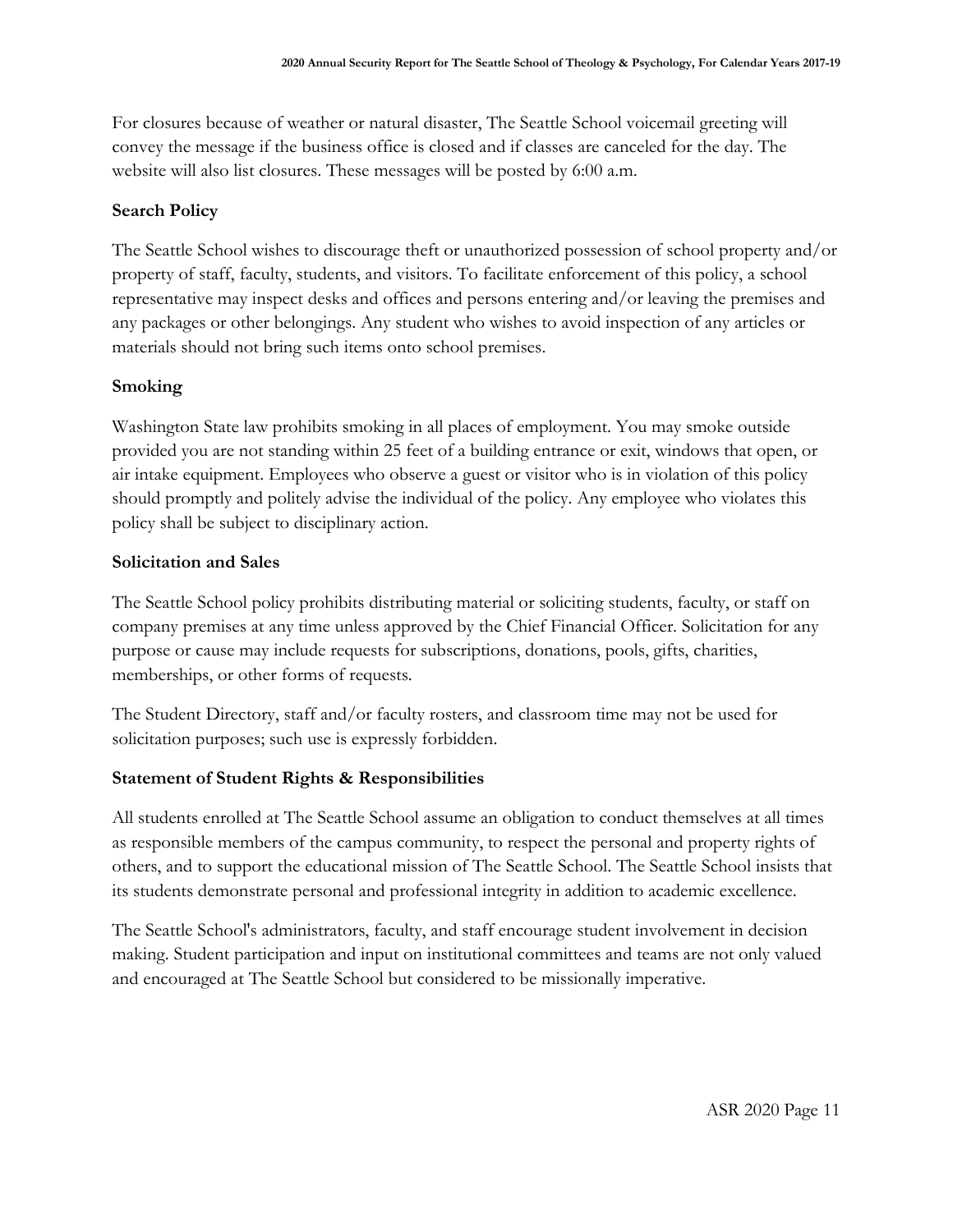# **Nondiscrimination, Harassment, Sexual Harassment, and Sexual Violence Prevention and Title IX Policies**

#### **The Federal Campus Sexual Assault Victims' Bill of Rights**

- Survivors shall be notified of their options to notify law enforcement.
- Accuser and accused must have the same opportunity to have others present.
- Both parties shall be informed of the outcome of any disciplinary proceeding.
- Survivors shall be notified of counseling services.
- Survivors shall be notified of options for changing academic and living situations.

*The Campus Sexual Assault Victims' Bill of Rights* was signed into law by President George Bush in July of 1992. This law requires that all colleges and universities (both public and private) participating in federal student aid programs afford sexual assault victims certain fundamental rights. Schools found to have violated this law can be fined up to \$35,000 or lose their eligibility to participate in federal student aid programs. Complaints about schools that have failed to comply with this law should be made to the U.S. Department of Education.

These policies may be found in the Student Handbook, available online at [http://theseattleschool.edu/wp-content/uploads/2019/08/2019-2020-Student-Handbook.pdf,](http://theseattleschool.edu/wp-content/uploads/2019/08/2019-2020-Student-Handbook.pdf) or in print, by request from the office of the Registrar.

#### **Federal Law**

To the extent required by federal law, it is the policy of The Seattle School of Theology & Psychology (The Seattle School") not to discriminate on the basis of race, color, national origin, sex, age, religion (except in the case of employment), disability, or genetic information in its admissions, educational programs or activities, or employment. Consistent with federal law, The Seattle School will provide reasonable accommodations to persons with disabilities. As a religious, educational organization, The Seattle School reserves the right to prefer employees and prospective employees based on religion. The phrase "**educational programs or activities**" includes instruction, grading, financial aid, training programs, internships, externships, social and recreational activities, and other aspects of the educational programs or activities at The Seattle School. Discrimination in employment prohibited by this policy includes discrimination in hiring, compensation, promotion, transfer, retirement, evaluation, discipline, benefits, termination, and other employment practices. "**Discrimination**" is defined below. "**Harassment**" is a form of discrimination and is also prohibited by this policy.

#### **Other Prohibited Discrimination and Harassment**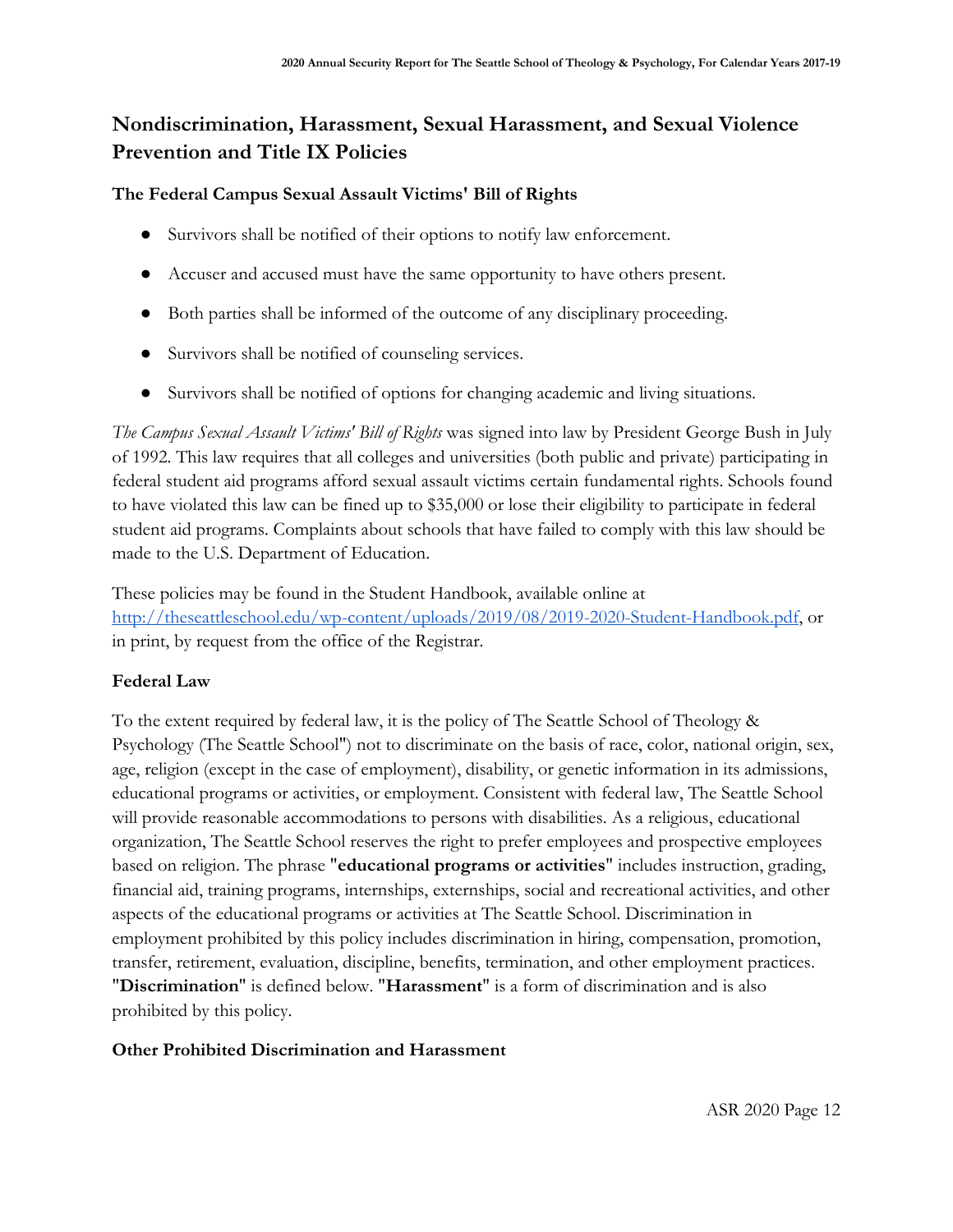It is also the policy of The Seattle School not to discriminate against its students and student applicants in its admissions or other educational programs or activities on the basis of sexual orientation, marital status, or honorably discharged veteran or military status. The term "**sexual orientation**" means heterosexuality, homosexuality, bisexuality, and gender expression or identity. As defined by the Washington Law Against Discrimination, the term "**gender expression or identity**" means "having or being perceived as having a gender identity, self-image, appearance, behavior, or expression, whether or not that gender identity, self-image, appearance, behavior, or expression is different from that traditionally associated with the sex assigned to that person at birth."

#### **Prohibition Against Sexual Harassment and Sexual Misconduct**

Although covered above by the prohibition against sex discrimination, The Seattle School emphasizes that it prohibits sexual harassment, which is a form of sex discrimination. Sexual harassment also includes sexual misconduct, which is also prohibited by this policy. These terms are defined below, and those sections include examples of sexual harassment and sexual misconduct.

#### **No Retaliation**

The Seattle School not only prohibits discrimination and harassment (including sexual harassment), but it also prohibits retaliation against any person for making a complaint about discrimination or harassment; assisting, testifying, or otherwise participating in any discrimination or harassment investigation; or otherwise opposing discrimination or harassment prohibited by this policy. This includes any retaliation against any witness or bystander who reports or provides any information about alleged discrimination or harassment or who intervenes to stop or attempt to stop any discrimination, harassment, or sexual misconduct. "**Retaliation**" means any adverse action that might dissuade or deter a reasonable person from making or supporting a complaint of discrimination or harassment. Examples of retaliation include intimidation, threats, coercion, termination of employment, unjustified negative grades or evaluation, reduction in pay, denial of a promotion, physical assault, and any other conduct that constitutes prohibited discrimination or harassment under this policy. Retaliation against any person thought to have engaged in any activity protected by this section, whether or not the person engaged in any protected activity, is also prohibited by this policy.

#### **Reporting Violations; Discrimination Grievance Procedures**

#### Where to File a Complaint

Any student or employee who believes he or she has suffered discrimination, harassment (including sexual harassment or sexual misconduct), or retaliation in violation of this policy, should contact one of the following individuals to file a complaint:

*Manager of Student Life Programs (currently Rebecca Shirley)*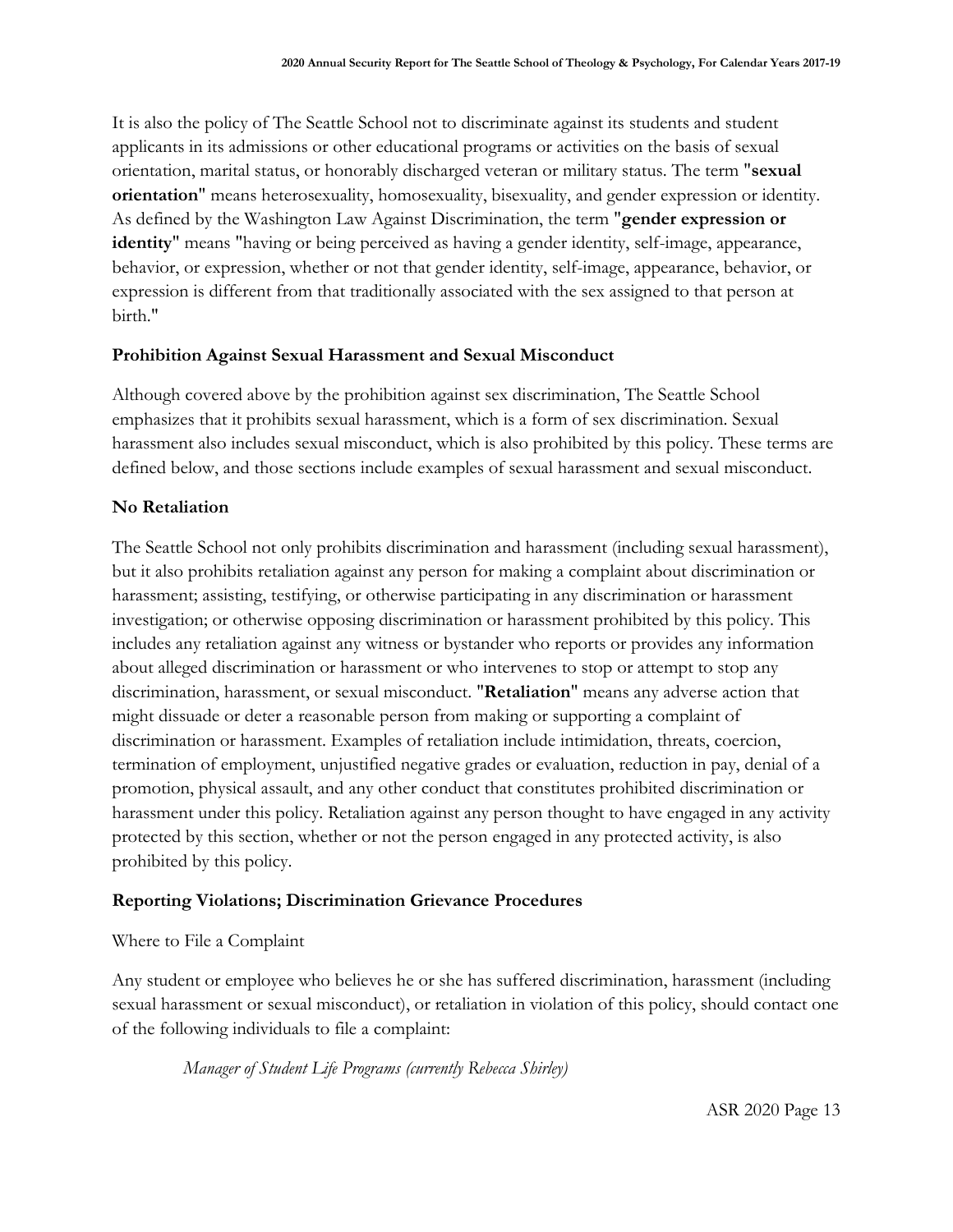- $\bullet$  (206) 876-6137
- $\bullet$  [rshirley@theseattleschool.edu](mailto:rshirley@theseattleschool.edu)
- 2501 Elliott Avenue
- Seattle, WA 98121

#### *Director of Human Resources (currently Kartha Heinz)*

- $\bullet$  (206) 876-6131
- $\bullet$  [kheinz@theseattleschool.edu](mailto:kheinz@theseattleschool.edu)
- 2501 Elliott Avenue
- Seattle, WA 98121

#### **Discrimination Grievance Procedures**

Violations of this policy will be addressed through the Discrimination Grievance Procedures. Hard copies of the Discrimination Grievance Procedures are also available from the Title IX Coordinator and the Director of Human Resources.

#### **Consequences of Violating this Policy**

Consequences for violating this policy will depend on the facts and circumstances of each particular situation.

- Sanctions and corrective action could include the following: a requirement not to repeat or continue the discriminatory, harassing, or retaliatory conduct; a reprimand; a no-contact order; denial of a merit pay increase; reassignment; removal from class; suspension; termination or expulsion, or other appropriate sanction, remedy, or response.
- The severity of the sanction or corrective action may depend on the frequency and severity of the offense and any history of past discriminatory, harassing, or retaliatory conduct.
- A finding of discrimination, harassment that creates a hostile environment or resulted in any tangible action (either in the employment or educational setting), or sexual misconduct may be cause for disciplinary action, up to and including discharge in the case of an employee and expulsion in the case of a student. The Seattle School may also report any criminal conduct to a law enforcement agency.
- The Seattle School may take immediate steps to protect the complainant from further discrimination, harassment, or retaliation before completing its investigation or the process outlined in the Discrimination Grievance Procedures. For example, in the case of a sexual harassment or sexual misconduct complaint, The Seattle School may take steps to separate the accused harasser from the complainant.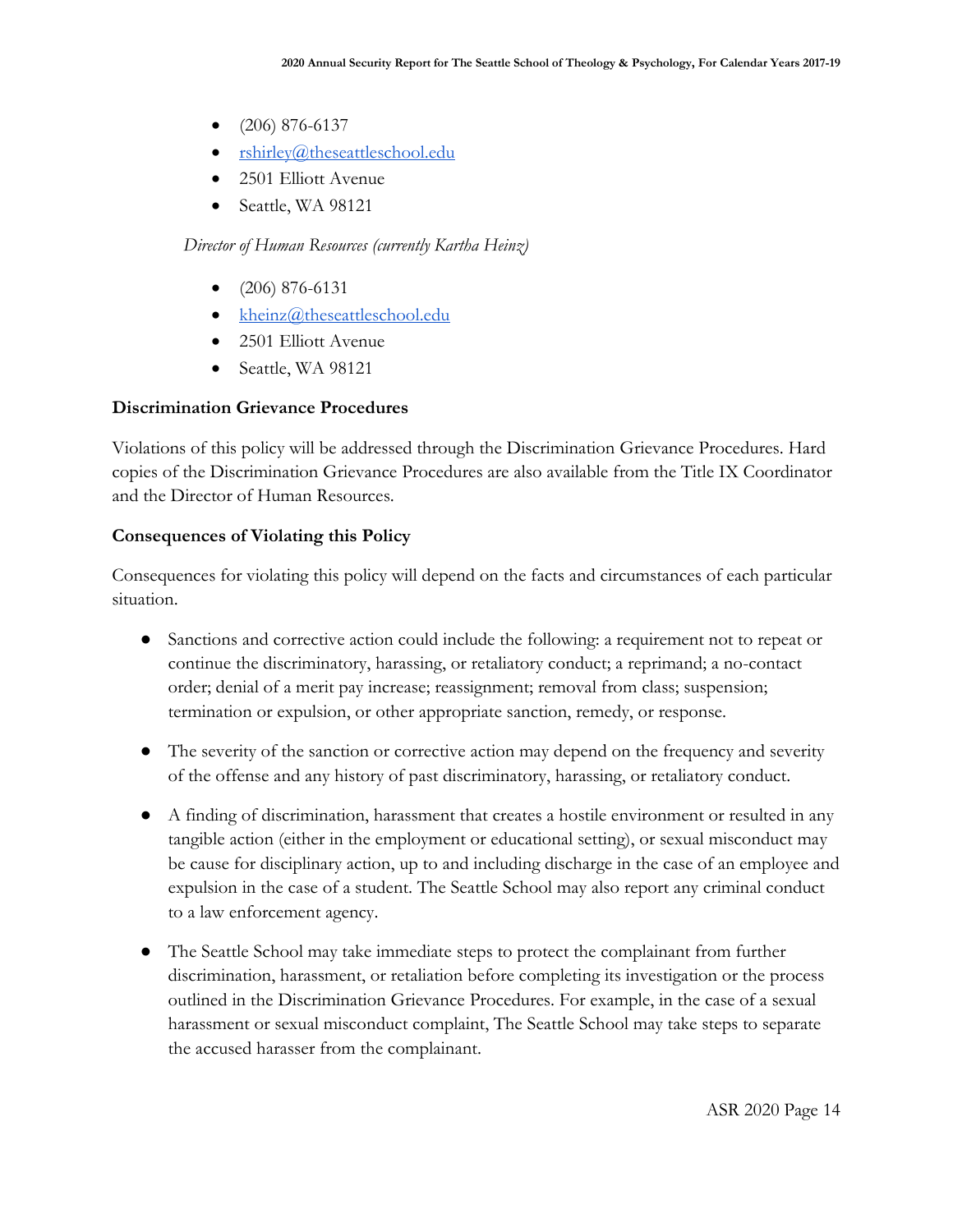● The Seattle School may also take appropriate action even if it does not find discrimination or harassment that creates a hostile environment or results in tangible action, but The Seattle School finds that the respondent engaged in disruptive behavior or determines that action is necessary or appropriate to prevent the creation of a hostile environment or a situation that may result in a tangible action or another form of unlawful discrimination or harassment.

#### **Off-Campus Conduct**

Conduct that occurs off campus can be the subject of a complaint or report and will be evaluated to determine whether it violates this policy. For example, if off-campus discrimination or harassment has continuing effects that create a hostile environment on campus, then the discrimination or harassment violates this policy. Allegations of off-campus sexual misconduct are of particular concern and should be brought to The Seattle School's attention.

#### **Mandatory Reporting by Employees of any sex-based discrimination, sexual harassment, or sexual misconduct involving students**

The Seattle School wants to stop and respond effectively to instances of sex-based discrimination, sexual harassment, and sexual misconduct involving its students. Therefore, any employee receiving any information about any alleged or possible sex-based discrimination, sexual harassment, or sexual misconduct involving students must report that information to the Title IX Coordinator or the Director of Human Resources (each a "Complaint Officer") within 24 hours of receiving that information. Employees who are statutorily prohibited from reporting that information is exempt from this reporting requirement, including any licensed counselor who receives the information in his or her capacity as a licensed counselor. After receiving a report of alleged or possible sex-based discrimination, sexual harassment, or sexual misconduct, the Complaint Officer will evaluate the information received and determine what further actions should be taken. The Complaint Officer will follow the procedures described in the Discrimination Grievance Procedures. The Complaint Officer will take steps, either directly with the complainant or through a reporting employee, to provide information about the Discrimination Grievance Procedures, as well as available health and advocacy resources and options for criminal reporting (if applicable).

#### **Voluntary Reporting by Students**

The Seattle School strongly encourages its students to report sex-based discrimination, sexual harassment, and sexual misconduct involving students.

#### **Substance Abuse Policy and Prevention Program**

The Seattle School's Substance Abuse Policy and Prevention Program reflects a broad commitment to a healthy school community marked by standards that reflect personal accountability and responsibility; demonstrate regard for the safety, security, and the health of others; and maintain the atmosphere needed for study and reflection. The misuse of alcohol and other drugs subverts the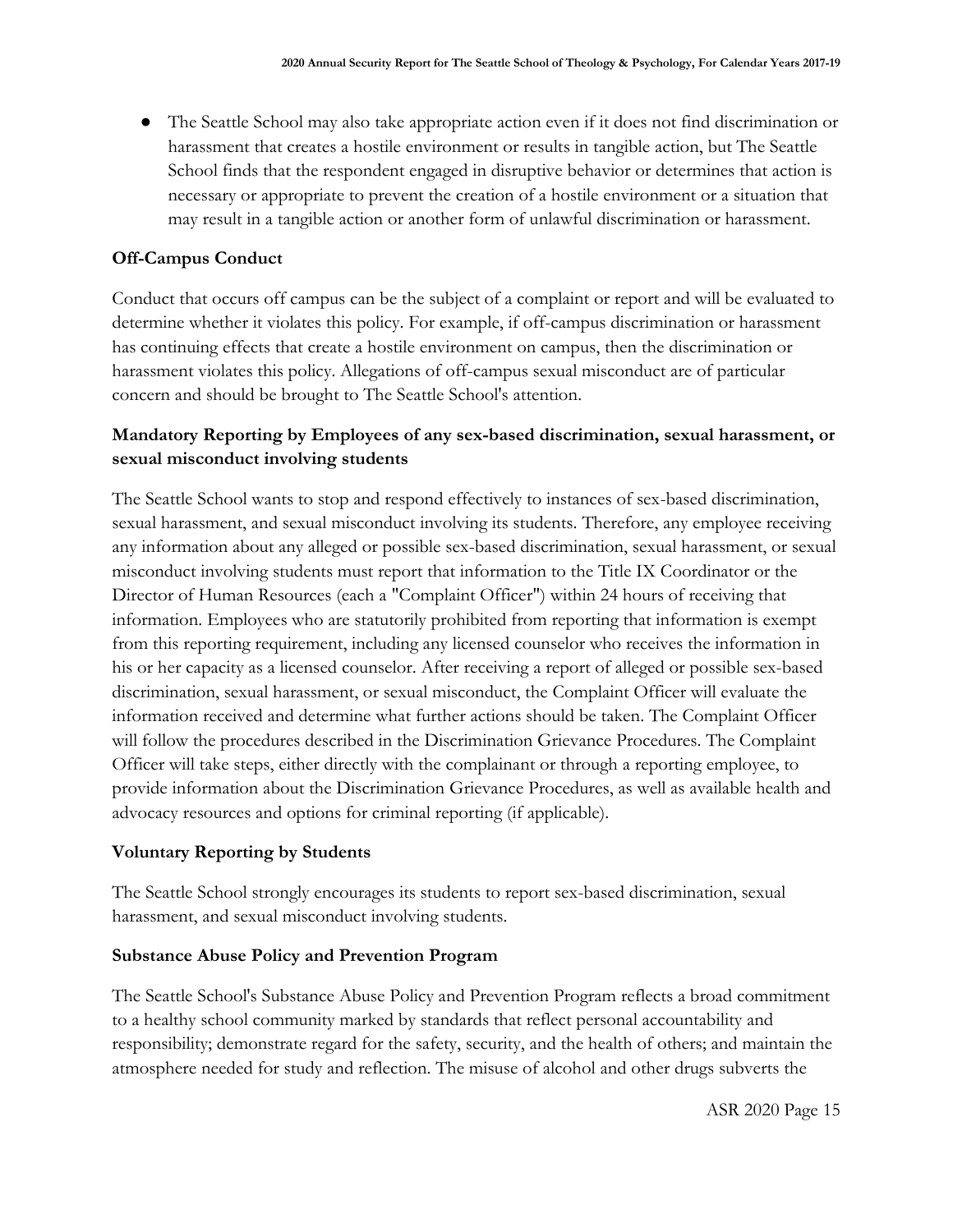school's ability to achieve its central mission—the ability to serve God and neighbor through transforming relationships.

The Seattle School recognizes explicitly that students, faculty, and staff are adults, which means that they are expected to obey the laws and take personal responsibility for their conduct. Individuals are accountable for their choices and behavior. Careful attention to this information will help students, faculty, and staff promote the school's compliance with the Drug-Free Schools and Communities Act of 1989. Unlawful possession, use, or distribution of illicit drugs and alcohol by students on its property or as part of any of its activities is expressly prohibited and is a violation of the City of Seattle, the State of Washington, and the United States. The Seattle School will support all local, state, and federal laws relating to drug and alcohol abuse, including referral to local authorities for prosecution. The courts will determine penalties for violations of these laws.

#### **Policy on Drug or Alcohol Use by Students**

The Seattle School prohibits the illegal and irresponsible use of alcohol and other drugs by students. Students have the responsibility to conduct themselves in a lawful and appropriate manner consistent with the mission of the school. Each student has the responsibility to know the risks associated with the use and abuse of alcohol and other drugs and to assist the school in creating an environment that promotes health-enhancing attitudes and activities.

#### **Drugs**

- The school strictly prohibits the manufacture, sale, possession, distribution, dispensing, or use by a student of a controlled or illegal substance not medically authorized.
- The school strictly prohibits the manufacture, sale, possession, distribution, or dispensing by a student of drug paraphernalia.

#### **Alcohol**

- The possession, sale, distribution, and consumption of alcoholic beverages on the school's campuses or in connection with school-sponsored or related events are permitted only within limits prescribed by Washington state and federal laws and in accordance with the Campus Policy for Alcohol Use at Events (below). Also, no open containers of alcohol are permitted on school property at any time, except within the area covered by a valid liquor permit.
- The school strictly prohibits students from appearing on campus, obviously under the influence of alcohol. Alcohol will not be allowed to interfere with co-curricular activities, campus safety or security, or classroom learning.
- The school will not excuse acts of misconduct committed by students whose judgment is impaired by the consumption of alcohol or drugs. Students are expected to assume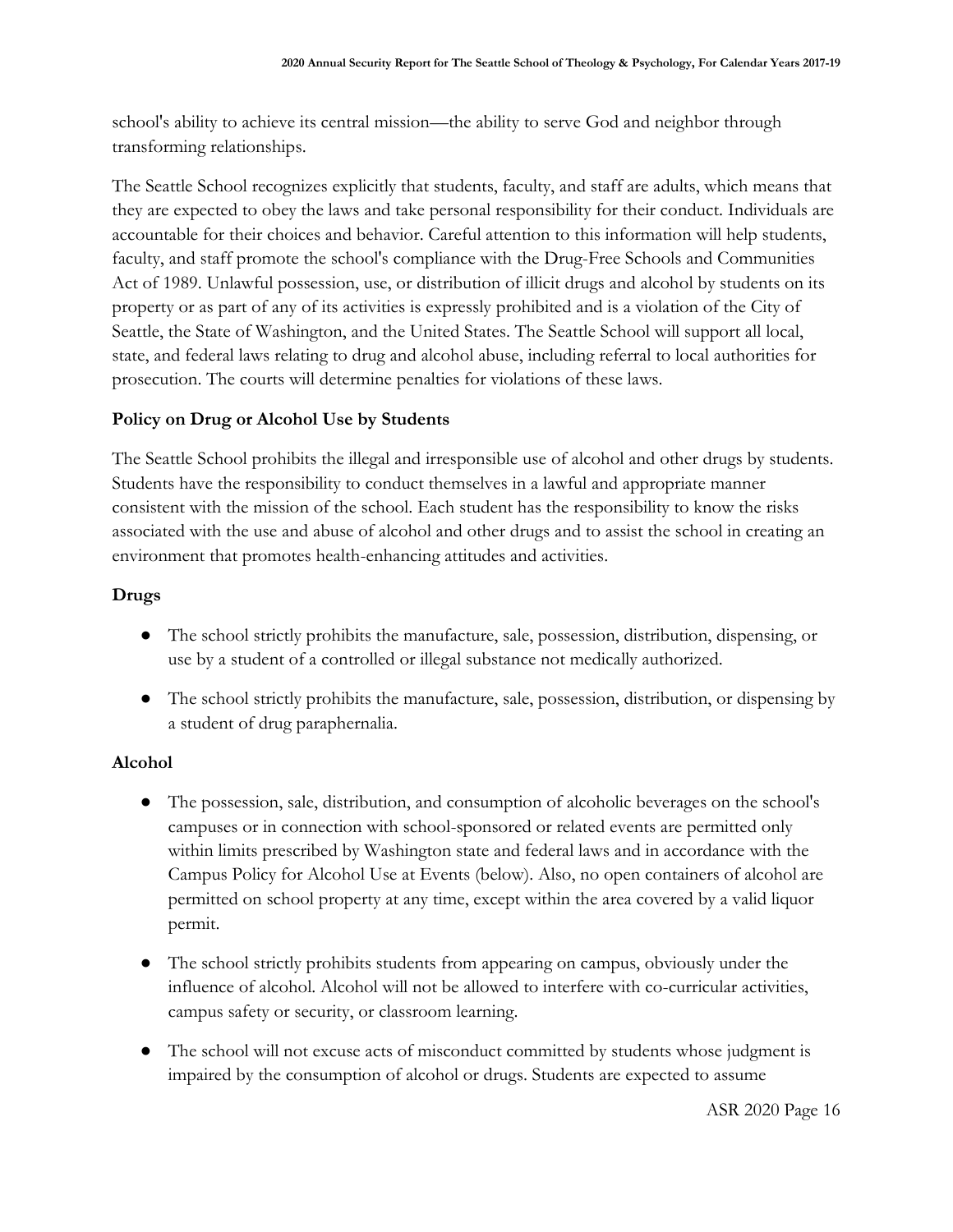responsibility for their own behavior and must understand that being under the influence of drugs or alcohol in no way lessens their accountability. Violations of the law or school rules or policies relating to drug or alcohol use will result in disciplinary sanctions up to and including dismissal as described in the Student Code of Conduct. In general, students will be disciplined if their use of alcohol or drugs is illegal or threatens to create public disorder, public disturbances, danger to themselves or others, or property damage. The school also has the right to refer suspected unlawful drug or alcohol-related incidents to appropriate federal, state, or local legal authorities.

#### **Campus Policy on Alcohol Use at Events**

To serve alcohol on campus, the event sponsor must complete an Alcohol Service Request Form (available on Google Drive) or by request of the Facilities Manager (facilities @theseattleschool.edu) and submit it to the Executive Council for approval at least **two weeks prior** to the event. The Seattle School reserves the right to deny authorization at any time. If approval is granted, the event's sponsor is responsible for providing a licensed vendor/caterer to provide and serve the alcohol. The event sponsor is responsible, along with individuals directed to serve the alcohol, for compliance with all applicable laws, ordinances, and school policies pertaining to the use, furnishing, or possession of alcohol.

Alcohol may not be served to any person under the age of 21. A separate alcohol serving area is required at events where persons under 21 will be present. The event's sponsor will also be required to devise a system by which picture identification will be checked to verify legal age.

Alcohol must be served and monitored and may not be left unattended so to allow free access. Event sponsors and the individuals directed to serve the alcohol are responsible and obligated to refuse alcohol to anyone whom they believe has had too much to drink. All service of alcohol to guests must stop 60 minutes before the ending time of the event. No served alcohol is allowed beyond the doors of the building. Non-alcoholic beverages and food must be available and featured prominently at the event.

#### **Health Risks of Alcohol and Other Drug Use**

Alcohol and illicit drug use can pose many health risks to students, faculty, and staff. Use may result in impaired judgment and coordination; physical and psychological dependence; damage to vital organs such as the heart, stomach, liver, and brain; inability to learn and remember information; psychosis and severe anxiety; unwanted or unprotected sex resulting in pregnancy and sexually transmitted diseases (including HIV and AIDS); and injury and death. Negative consequences of alcohol and other drug use can be immediate.

#### **Resources for Education and Treatment**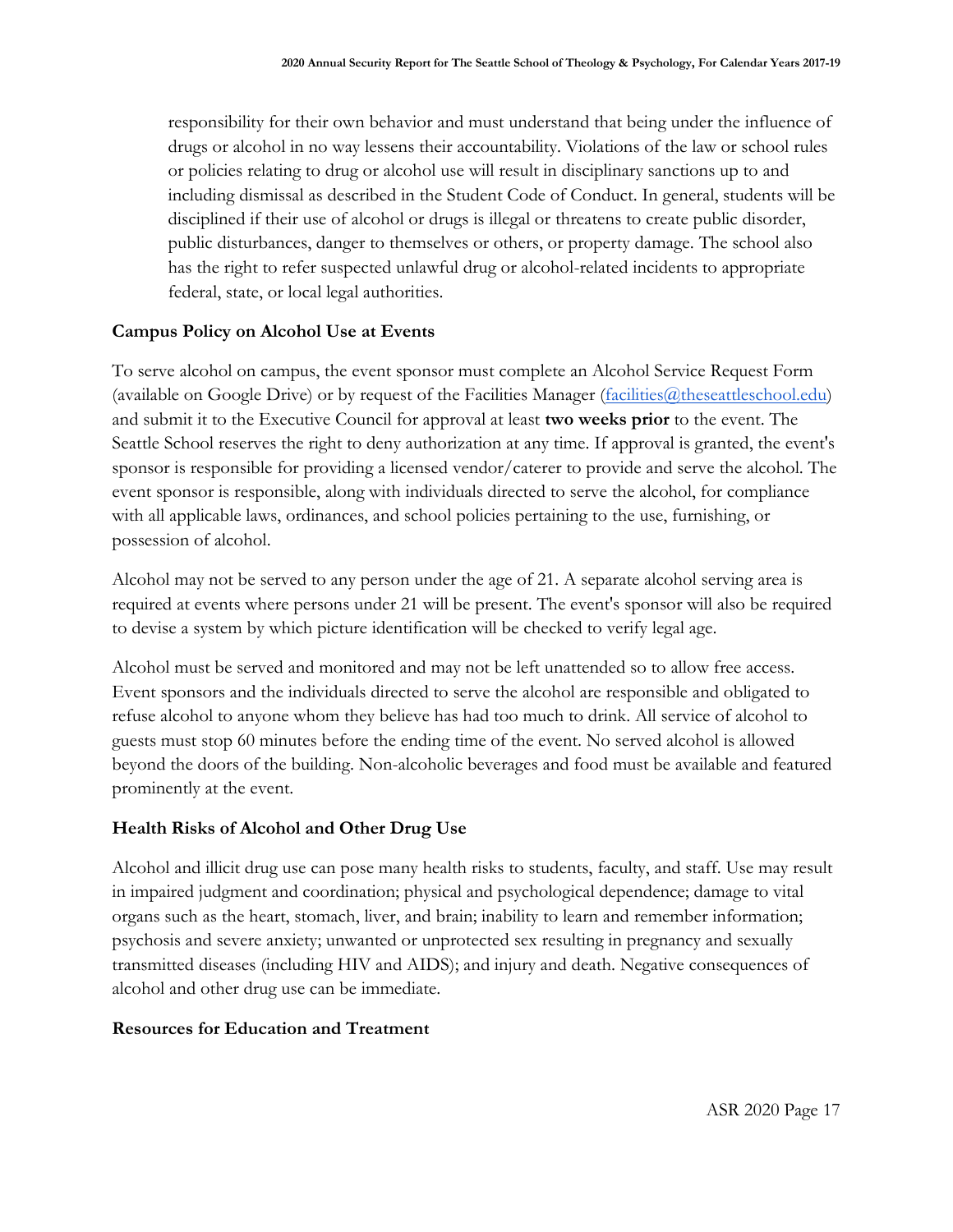Faculty and staff who suspect they may have a drug or alcohol abuse problem are encouraged to seek assistance through their efforts before the problem affects their employment status. The school provides benefit-eligible employee access to an independent, confidential Employee Assistance Program (EAP) that offers confidential assessment, counseling, and referral assistance in areas that include alcohol and drug abuse. The EAP can be reached by calling 1-800-316-2796. Please contact the Human Resources Office, [hr@theseattleschool.edu](mailto:hr@theseattleschool.edu) for further information.

#### **Community Services**

A variety of community organizations in the greater Seattle area can be resources for students, faculty, or staff. They are organized into three categories for ease of reference: 24-hour emergency numbers, self-help groups, and alcohol and drug treatment programs.

| <b>Emergency Numbers</b>                             |                                           |
|------------------------------------------------------|-------------------------------------------|
| Alcohol and Drug 24hr Helpline                       | (206) 722-3700; 1-800-562-1240 (WA State) |
| Domestic Violence Helpline                           | 1-800-562-6025                            |
| HIV/AIDS Hotline                                     | 1-800-272-3437                            |
| 24hr Crisis Line                                     | (206) 461-3222; 1-800-621-4636 (WA State) |
| King County Sexual Assault<br><b>Resource Center</b> | (425) 226-5062; 1-800-825-7273            |
| <b>Local Self-Help Groups</b>                        |                                           |
| Alanon/Alateen/Alatot                                | $(206)$ 625-0000                          |
| Alcoholics Anonymous (AA)                            | $(206)$ 587-2838                          |
| Marijuana Anonymous                                  | $(206)$ 548-9034                          |
| Naranon                                              | $(206)$ 626-7171                          |
| Narcotics Anonymous                                  | $(206)$ 790-888                           |

ASR 2020 Page 18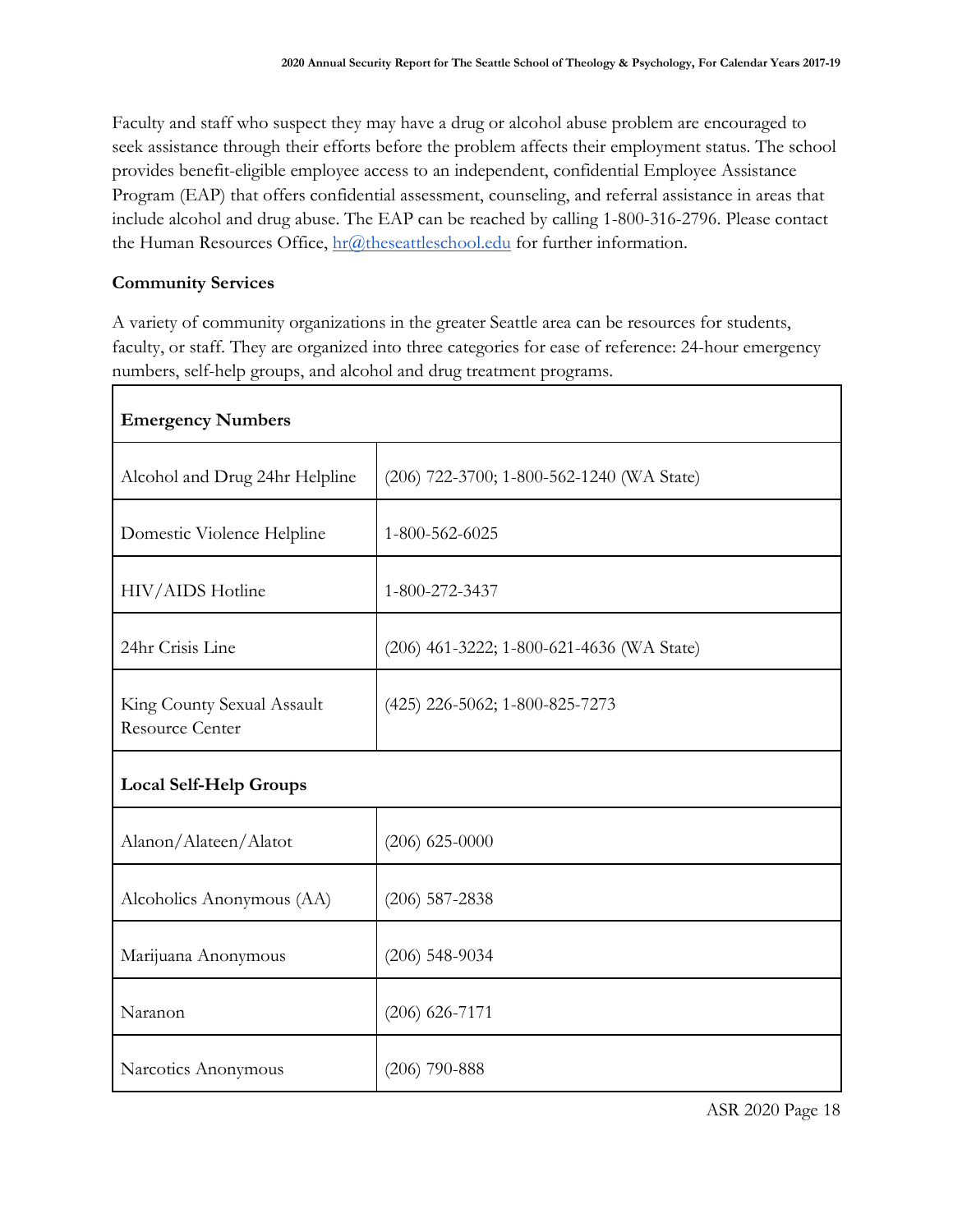| <b>Alcohol and Drug Treatment Resources</b>  |                                                             |                  |  |
|----------------------------------------------|-------------------------------------------------------------|------------------|--|
| <b>Auburn Youth Resources</b>                | 816 F St SE, Auburn, WA 98002                               | $(253)$ 939-2202 |  |
| Catholic Community Services                  | 100 23rd Ave S, Seattle, WA 98122                           | $(206)$ 328-5097 |  |
| Central Seattle Recovery Center              | 1401 E. Jefferson, #300, Seattle, WA<br>98122               | $(206)$ 322-2970 |  |
| Central Youth and Family<br>Services         | 1901 Martin Luther King Jr. Way South,<br>Seattle, WA 98144 | $(206)$ 322-7676 |  |
| Consejo Counseling and Referral              | 3808 South Angeline, Seattle, WA 98118                      | $(206)$ 461-4880 |  |
| Eastside Recovery Center, Inc.               | 1412 140th Pl NE, Bellevue, WA 98005                        | $(425)$ 747-7892 |  |
| Lakeside Milan Recovery Center<br><b>Inc</b> | 10322 NE 132nd St. Kirkland, WA<br>98034                    | $(425)$ 823-3116 |  |

*These resources have not been screened by The Seattle School, and the school makes no specific endorsement of or recommendations to any one program.*

# **Education and Programming for Campus Safety and Violence Prevention**

In addition to the publication of an Annual Security Report, The Seattle School has instituted a campus safety and Title IX training for all students during our annual fall (Re)Orientation. Each student is provided with a copy of this report and informed of their rights and responsibilities afforded by the Clery Act, the Department of Education, Title IX, and the policies of The Seattle School.

The Seattle School is committed to an ongoing review of our emergency management, safety, and violence prevention policies and procedures to ensure compliance with the Department of Education guidelines. We conduct annual employee safety training, fire drills, and tests of our Comprehensive Emergency Management Plan in order to ensure ongoing preparedness and compliance with local, state, and federal laws.

If you have questions or concerns about any of these policies, please contact the Facilities Manager.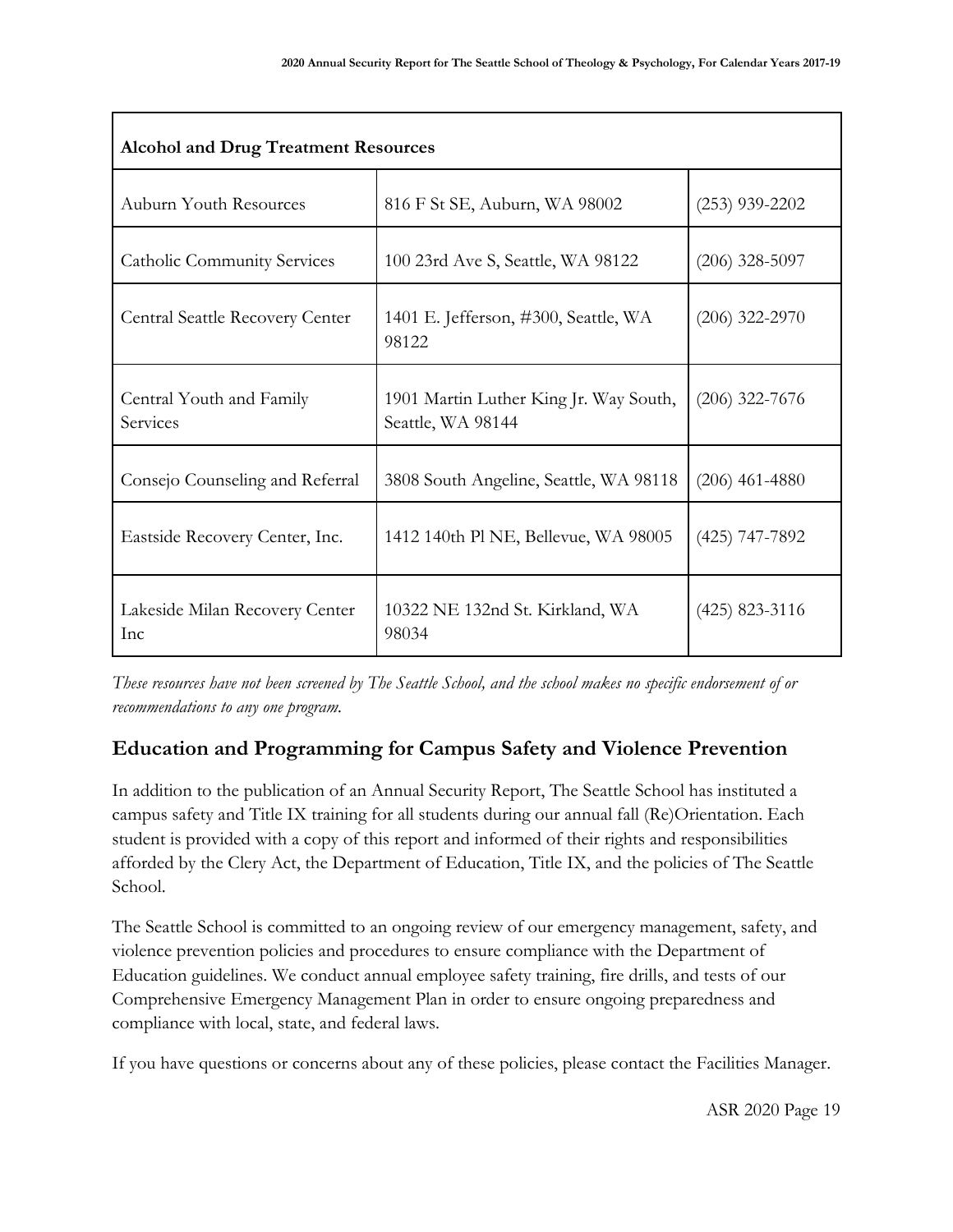You may request a printed copy of the Student Handbook, the Comprehensive Emergency Management Plan, and the Annual Security Report in person, by phone at 206.876.6152, or by email [facilities@theseattleschool.edu.](mailto:facilities@theseattleschool.edu)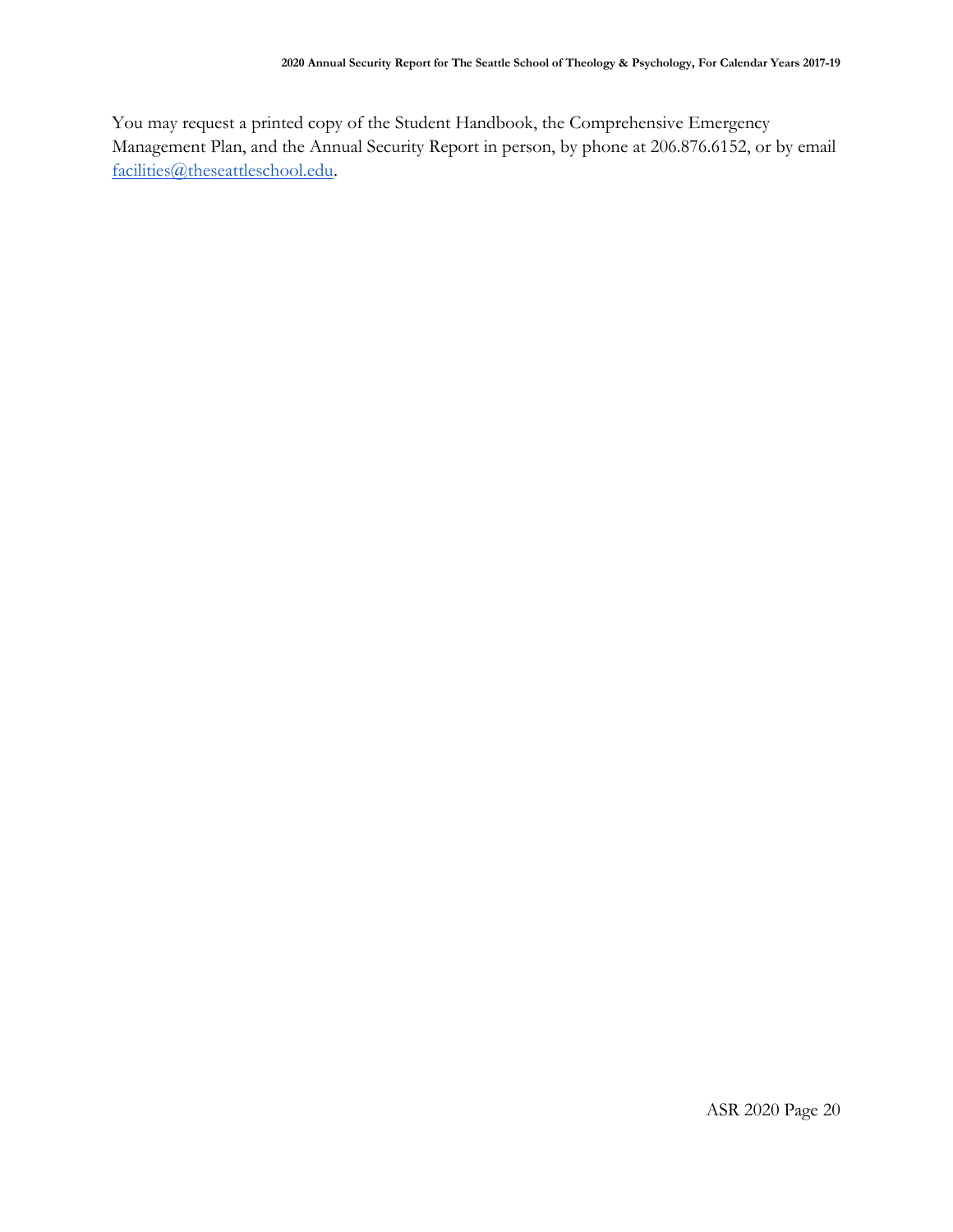# **Appendix A Prior Statistics**

The following statistics represent data collected by The Seattle School of Theology & Psychology from reports made to The Seattle School and the Seattle Police Department concerning crimes occurring on campus geography (defined as our building and immediately adjoining public property: sidewalks and streets) in the 2018 calendar year. We have also included statistics for the surrounding Belltown neighborhood, which are collected from the [Seattle Police Department website.](https://www.seattle.gov/police/information-and-data/crime-dashboard)

# **Reported Crimes in 2018 on The Seattle School Campus & Immediately Adjacent Public Property**

| 2018                                 | On-Campus        | <b>Adjacent Public Property</b> |
|--------------------------------------|------------------|---------------------------------|
| Murder/Non-Negligent<br>Manslaughter | $\bf{0}$         | $\bf{0}$                        |
| Manslaughter by<br>negligence        | $\boldsymbol{0}$ | $\bf{0}$                        |
| Rape                                 | $\boldsymbol{0}$ | $\mathbf{1}$                    |
| Fondling                             | $\boldsymbol{0}$ | $\bf{0}$                        |
| Incest                               | $\bf{0}$         | $\bf{0}$                        |
| <b>Statutory Rape</b>                | $\boldsymbol{0}$ | $\bf{0}$                        |
| Robbery                              | $\bf{0}$         | $\bf{0}$                        |
| <b>Aggravated Assault</b>            | $\boldsymbol{0}$ | $\bf{0}$                        |
| <b>Burglary</b>                      | $\boldsymbol{0}$ | $\bf{0}$                        |
| <b>Motor Vehicle Theft</b>           | $\boldsymbol{0}$ | $\bf{0}$                        |

ASR 2020 Page 21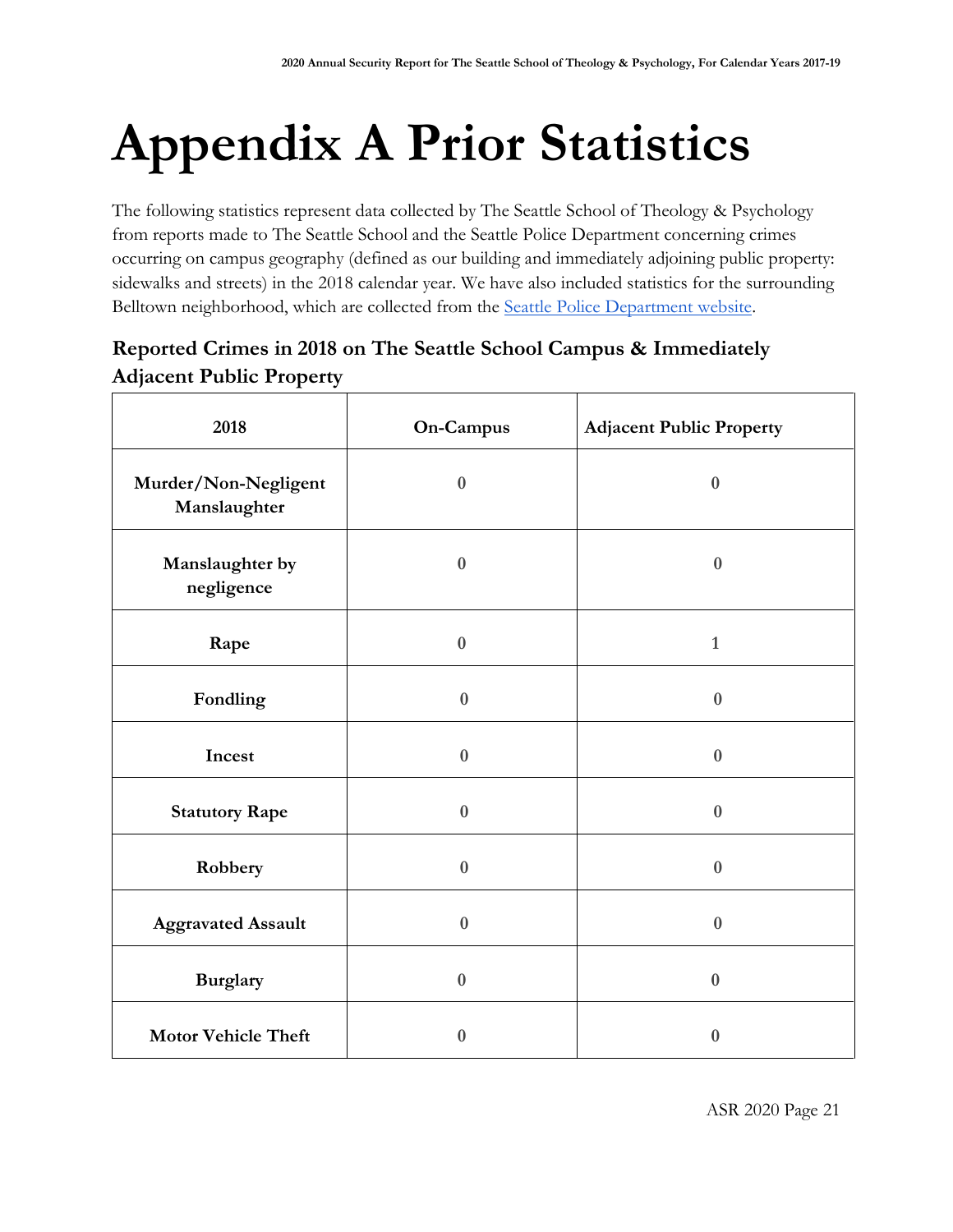(Figures are based on reports filed with The Seattle School CSAs or the Seattle Police Department)

#### **VAWA Crimes**

| 2018                     | <b>On-Campus</b> | <b>Adjacent Public Property</b> |
|--------------------------|------------------|---------------------------------|
| <b>Domestic Violence</b> |                  |                                 |
| <b>Dating Violence</b>   |                  |                                 |
| <b>Stalking</b>          |                  |                                 |

#### **Hate Crimes**

Crimes are classified as a hate crime when there is evidence that the victim was intentionally selected based on gender, sexual orientation, race, religion, ethnicity, or disability. If a hate crime occurs, it will be identified by the nature of the discrimination (i.e., gender, religion, etc.).

| 2018                                 | On-Campus    | <b>Adjacent Public Property</b> |
|--------------------------------------|--------------|---------------------------------|
| Murder/Non-Negligent<br>Manslaughter | $\mathbf{0}$ | $\bf{0}$                        |
| Manslaughter by negligence           | $\Omega$     | $\mathbf{0}$                    |
| Rape                                 | $\Omega$     | 1                               |
| Fondling                             | $\mathbf{0}$ | $\Omega$                        |
| Incest                               | $\mathbf{0}$ | $\mathbf{0}$                    |
| <b>Statutory Rape</b>                | $\bf{0}$     | $\mathbf{0}$                    |
| Robbery                              | 0            |                                 |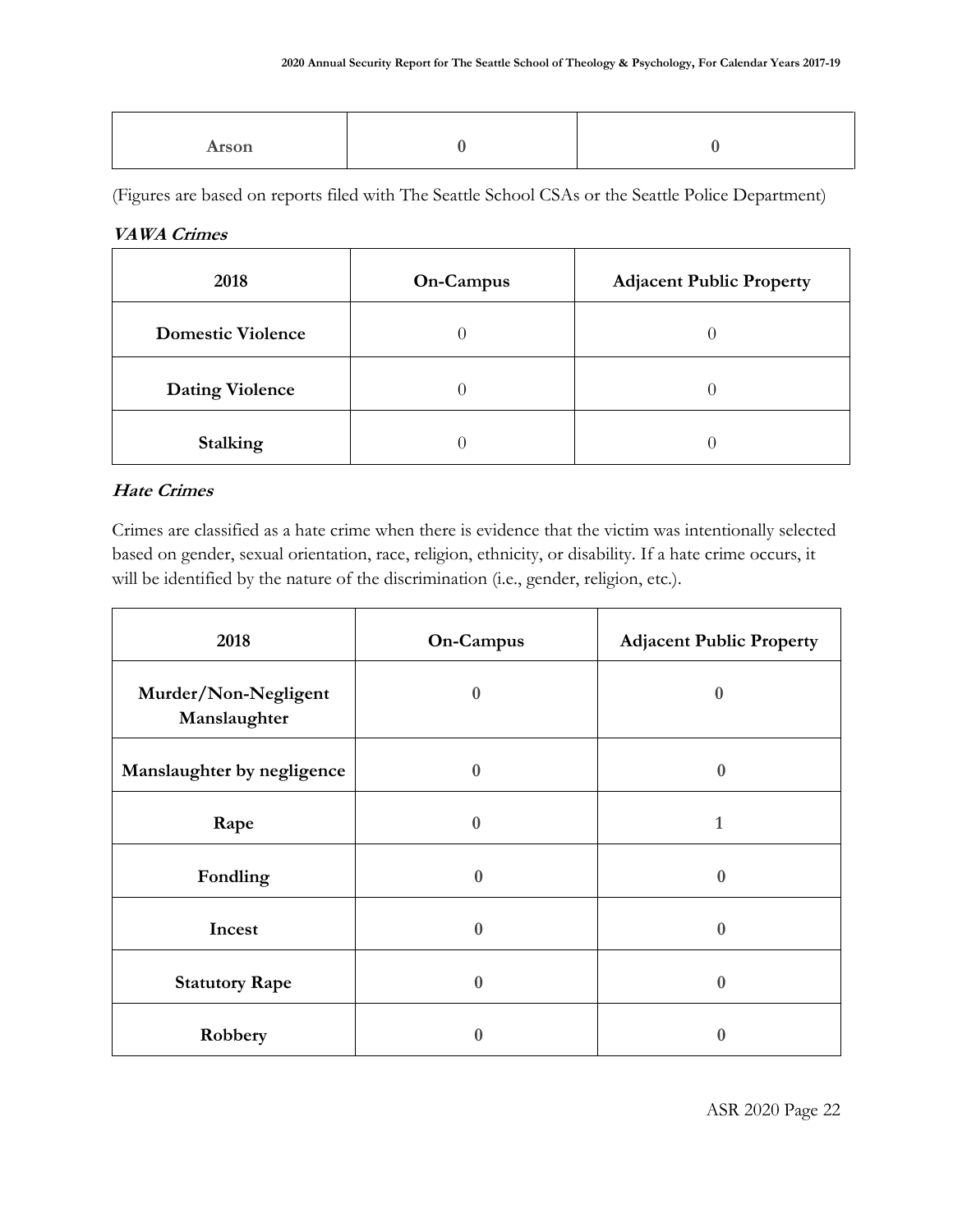| <b>Aggravated Assault</b>                    | $\mathbf{0}$ | 0   |
|----------------------------------------------|--------------|-----|
| <b>Burglary</b>                              | $\Omega$     | 0   |
| Arson                                        | $\Omega$     | 0   |
| <b>Simple Assault</b>                        | ∩            | ( ) |
| Larceny                                      |              | ( ) |
| Intimidation                                 |              | ( ) |
| Destruction/damage/vandal<br>ism of property |              | O   |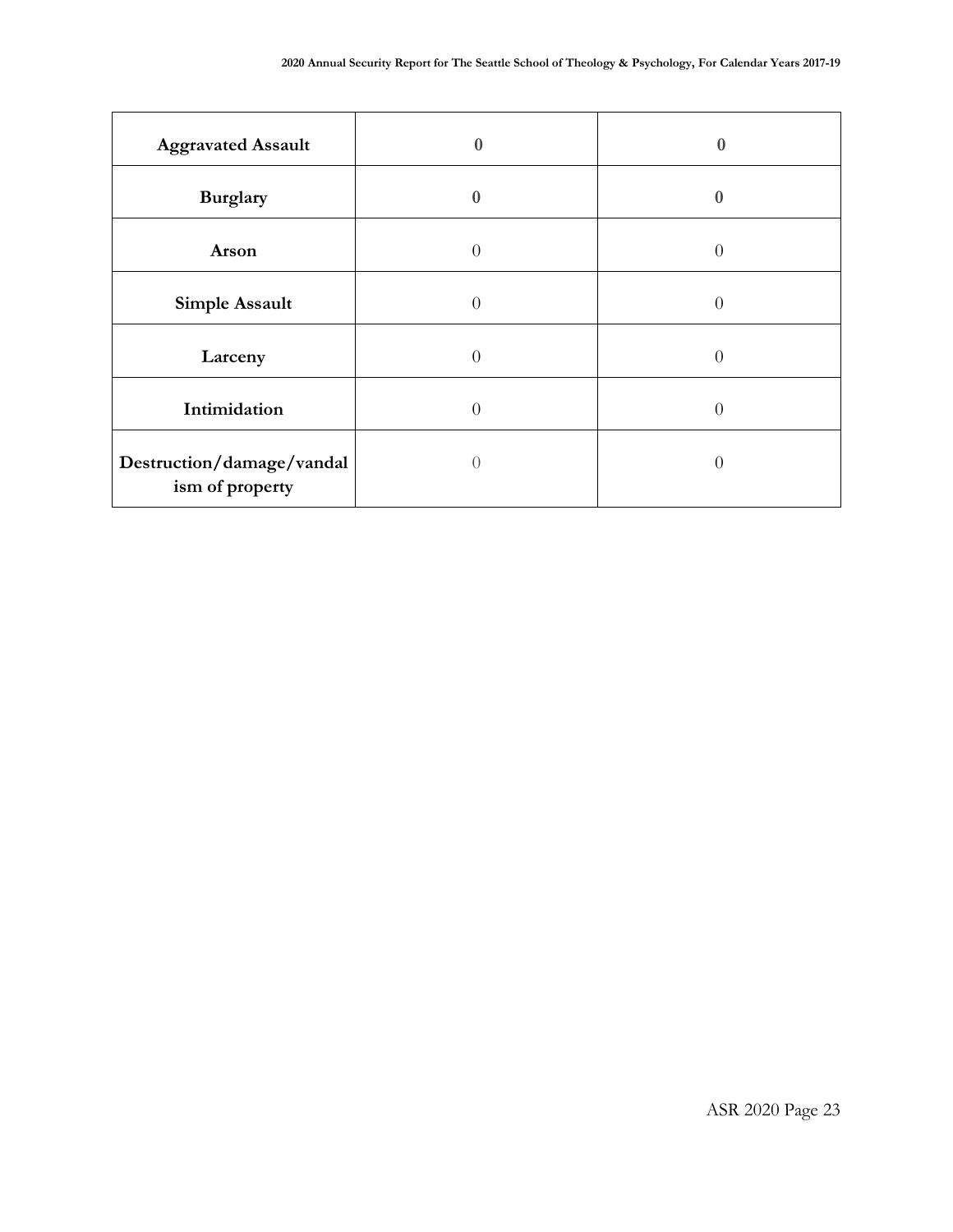The following statistics represent data collected by The Seattle School of Theology & Psychology from reports made to The Seattle School and the Seattle Police Department concerning crimes occurring on campus geography (defined as our building and immediately adjoining public property: sidewalks and streets) in the 2017 calendar year. We have also included statistics for the surrounding Belltown neighborhood, which are collected from the [Seattle Police Department website.](https://www.seattle.gov/police/information-and-data/crime-dashboard)

# **Reported Crimes in 2017 on The Seattle School Campus & Immediately Adjacent Public Property**

|                                      | <b>On-Campus</b> | <b>Adjacent Public Property</b> |
|--------------------------------------|------------------|---------------------------------|
| Murder/Non-Negligent<br>Manslaughter | $\bf{0}$         | $\bf{0}$                        |
| Manslaughter by<br>negligence        | $\bf{0}$         | $\bf{0}$                        |
| Rape                                 | $\bf{0}$         | $\bf{0}$                        |
| Fondling                             | $\boldsymbol{0}$ | $\bf{0}$                        |
| Incest                               | $\boldsymbol{0}$ | $\bf{0}$                        |
| <b>Statutory Rape</b>                | $\bf{0}$         | $\bf{0}$                        |
| Robbery                              | $\boldsymbol{0}$ | $\mathbf{1}$                    |
| <b>Aggravated Assault</b>            | $\boldsymbol{0}$ | $\bf{0}$                        |
| <b>Burglary</b>                      | $\boldsymbol{0}$ | 6                               |
| <b>Motor Vehicle Theft</b>           | $\bf{0}$         | $\bf{0}$                        |

(Figures based on reports filed with The Seattle School may or may not correspond to reports filed with police.)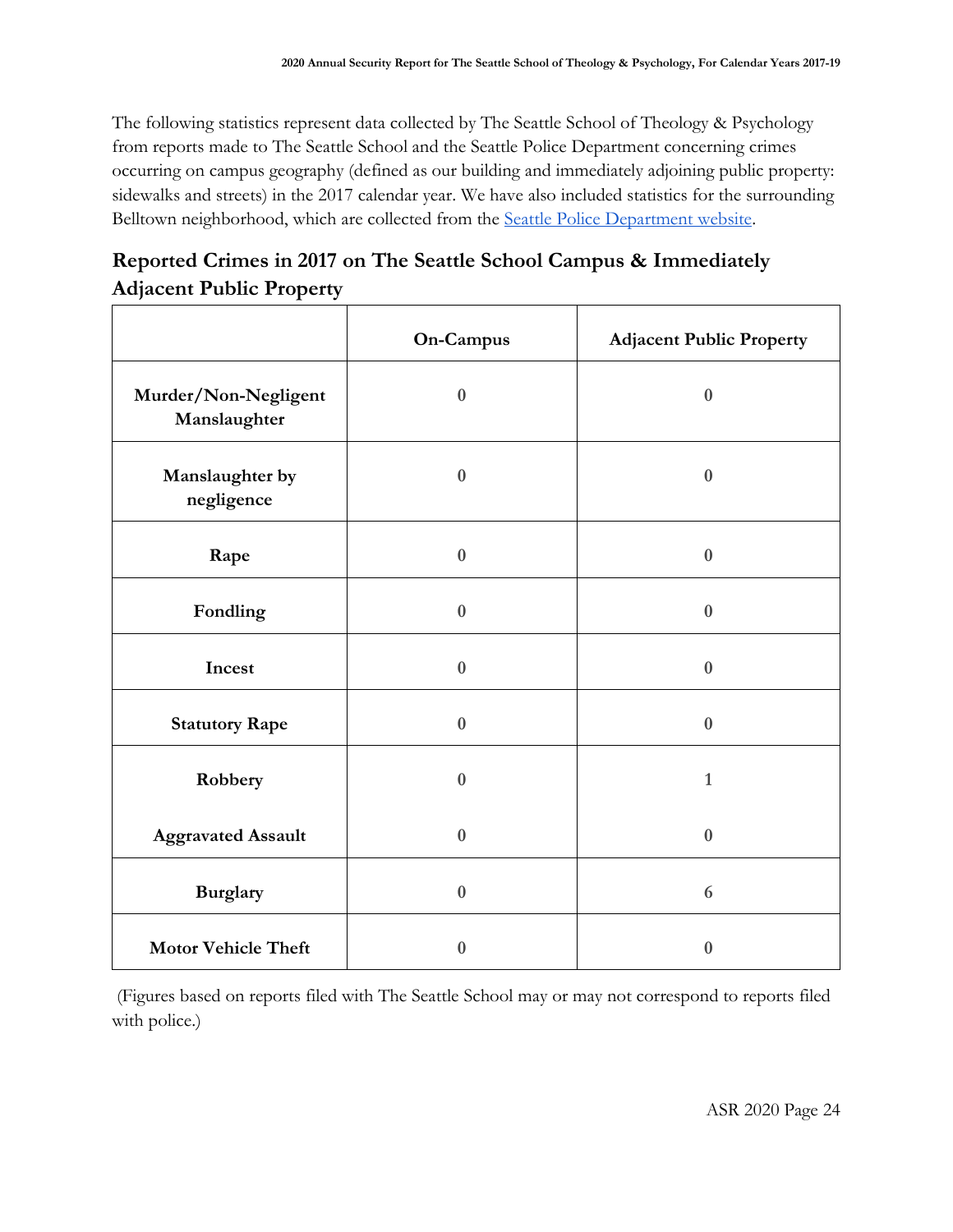# **VAWA Crimes**

| 2017                     | On-Campus | <b>Adjacent Public Property</b> |
|--------------------------|-----------|---------------------------------|
| <b>Domestic Violence</b> |           |                                 |
| <b>Dating Violence</b>   |           |                                 |
| <b>Stalking</b>          |           |                                 |

# **Reported Hate Crimes\* on The Seattle School Campus & Immediately Adjoining Public Property**

| 2017                                                                        | <b>On-Campus</b> | <b>Adjacent Public Property</b> |
|-----------------------------------------------------------------------------|------------------|---------------------------------|
| Murder & Non-Negligent Manslaughter                                         | $\theta$         | $\overline{0}$                  |
| Negligent Manslaughter                                                      | $\theta$         | $\theta$                        |
| <b>Forcible Sex Offenses</b><br>(e.g. rape, fondling)                       | $\theta$         | $\overline{0}$                  |
| <b>Non-Forcible Sex Offenses</b>                                            | $\theta$         | $\overline{0}$                  |
| (e.g. statutory rape, incest)                                               |                  |                                 |
| Robbery                                                                     | $\theta$         | $\theta$                        |
| <b>Aggravated Assault</b>                                                   | $\theta$         | $\overline{0}$                  |
| <b>Burglary</b>                                                             | $\theta$         | $\theta$                        |
| <b>Motor Vehicle Theft</b><br>(Does not include theft from a Motor Vehicle) | $\overline{0}$   | $\Omega$                        |
| Arson                                                                       | $\theta$         | $\theta$                        |
| <b>Simple Assault</b>                                                       | $\theta$         | $\theta$                        |
| Larceny                                                                     | $\theta$         | $\theta$                        |
| Intimidation                                                                | $\theta$         | $\theta$                        |
| Destruction/damage/vandalism of property                                    | $\sqrt{a}$       | $\overline{0}$                  |

ASR 2020 Page 25